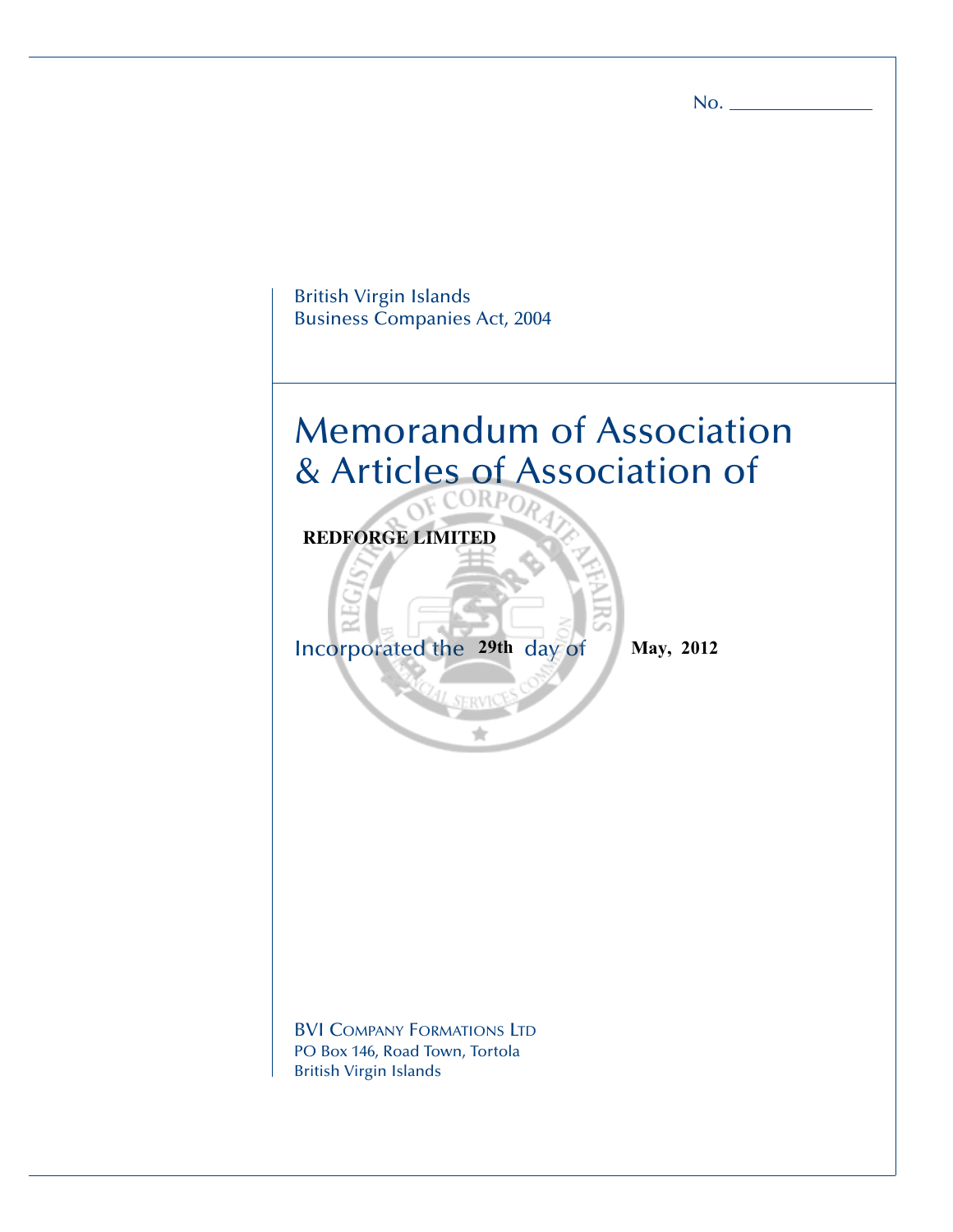# **MEMORANDUM OF ASSOCIATION**

# **OF**

# **REDFORGE LIMITED**

# **A COMPANY LIMITED BY SHARES**

|                | <b>INDEX</b><br>ADF<br>ORAZZ |              |
|----------------|------------------------------|--------------|
| <b>CLAUSE</b>  |                              | <b>PAGES</b> |
| 1              | Name                         |              |
| $\overline{2}$ | <b>Status</b>                | $\mathbf{1}$ |
| 3              | <b>Registered Office</b>     | 1            |
| 4              | <b>Registered Agent</b>      | $\mathbf{1}$ |
| 5              | <b>Capacity and Powers</b>   | $1 - 2$      |
| 6              | <b>Shares</b>                | $2 - 3$      |
| 7              | Amendments                   | 3            |
| 8              | Definitions                  | 3            |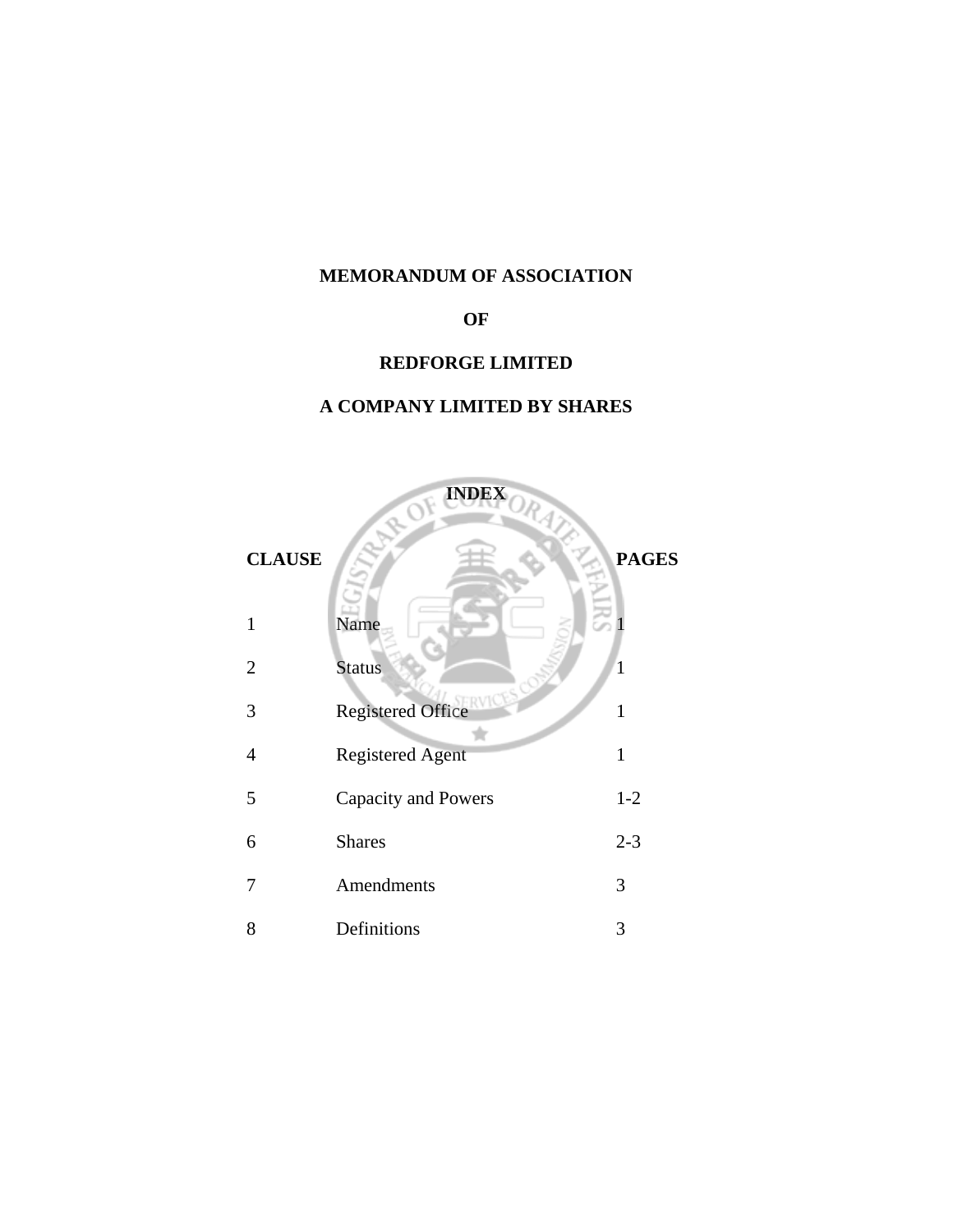#### **TERRITORY OF THE BRITISH VIRGIN ISLANDS**

#### **BVI BUSINESS COMPANIES ACT, 2004**

## **MEMORANDUM OF ASSOCIATION**

#### **OF**

## **REDFORGE LIMITED**

#### **A COMPANY LIMITED BY SHARES**

ORP

#### 1. **NAME**

The name of the company is REDFORGE LIMITED.

## 2. **STATUS**

The Company is a company limited by shares.

## 3. **REGISTERED OFFICE**

The first registered office of the Company shall be at the offices of Trident Trust Company (B.V.I.) Limited, Trident Chambers, P.O. Box 146, Road Town, Tortola, British Virgin Islands, the offices of the first registered agent. Thereafter, the Company may by a resolution of members or a resolution of directors change its registered office to take effect on the registration by the Registrar of a notice of the change.

#### 4. **REGISTERED AGENT**

The first registered agent of the Company shall be Trident Trust Company (B.V.I.) Limited. Thereafter, the Company may by a resolution of members or a resolution of directors change its registered agent to take effect on the registration by the Registrar of a notice of the change.

#### 5. **CAPACITY AND POWERS**

 5.1 Subject to the Act and any other British Virgin Islands legislation, the Company has, irrespective of corporate benefit: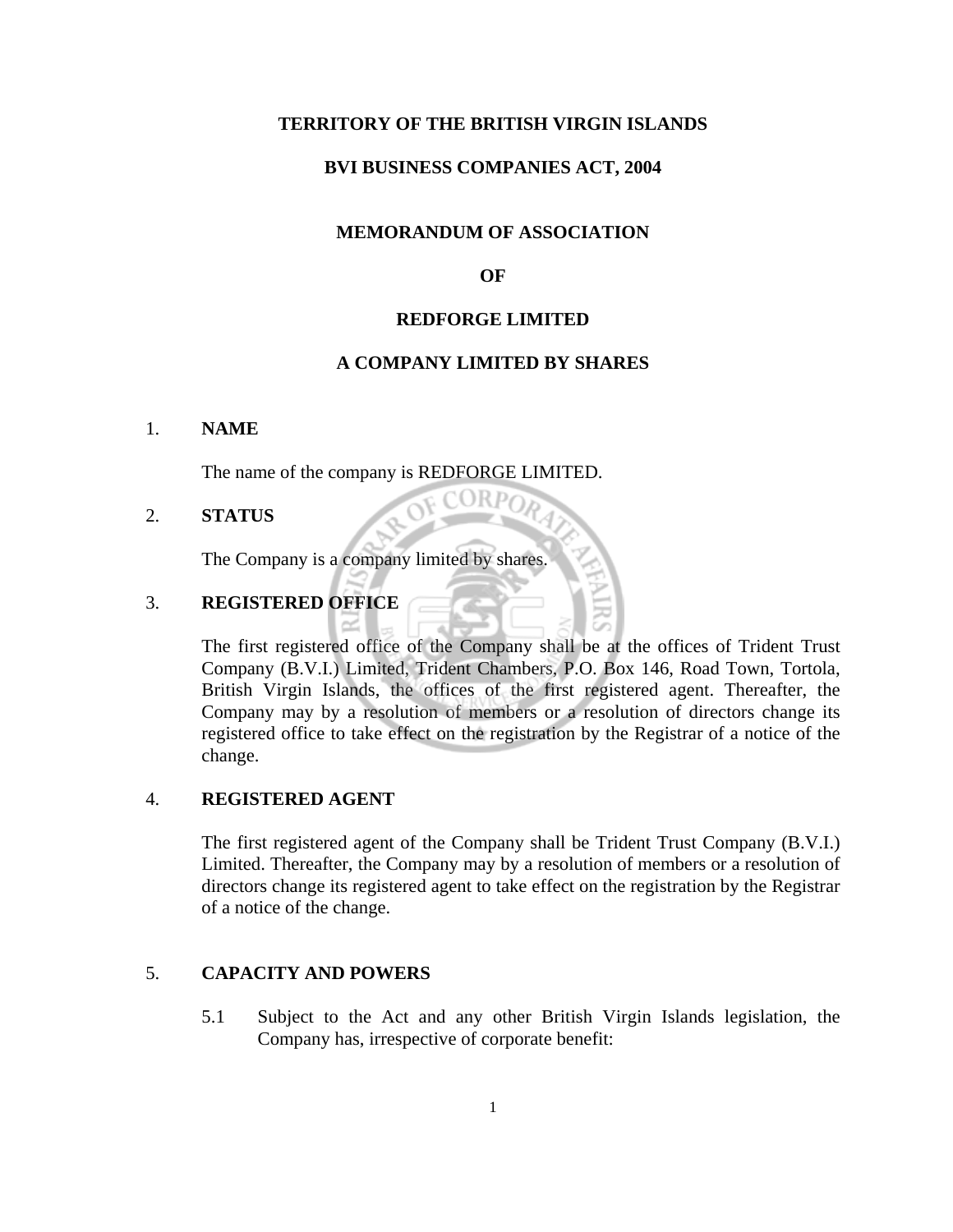- 5.1.1 full capacity to carry on or undertake any business or activity, do any act or enter into any transaction; and
- 5.1.2 for the purposes of paragraph 5.1.1, full rights, powers and privileges.
- 5.2 For the purposes of section 9(4) of the Act, there are no limitations on the business that the Company may carry on.

## 6. **SHARES**

## 6.1 **NUMBER OF SHARES**

 The Company is authorised to issue a maximum of no more than 50,000 shares (the "Shares"). The Shares shall have a par value of US\$1.00 each.

## 6.2 **CURRENCY**

 Shares in the Company shall be issued in the currency of The United States of America.

## 6.3 **CLASSES OF SHARES**

 The Shares shall comprise one class and series, but this shall not prejudice the right of the Company to amend this Memorandum to provide for more than one class and series of Shares.

## 6.4 **RIGHTS, QUALIFICATIONS OF SHARES**

- 6.4.1 Unless otherwise herein provided, each Share in the Company confers upon the holder thereof:
	- (i) the right to one vote at a meeting of members of the Company or on any resolution of members of the Company;
	- (ii) the right to an equal share in any dividend paid by the Company; and
	- (iii) the right to an equal share in the distribution of the surplus assets of the Company.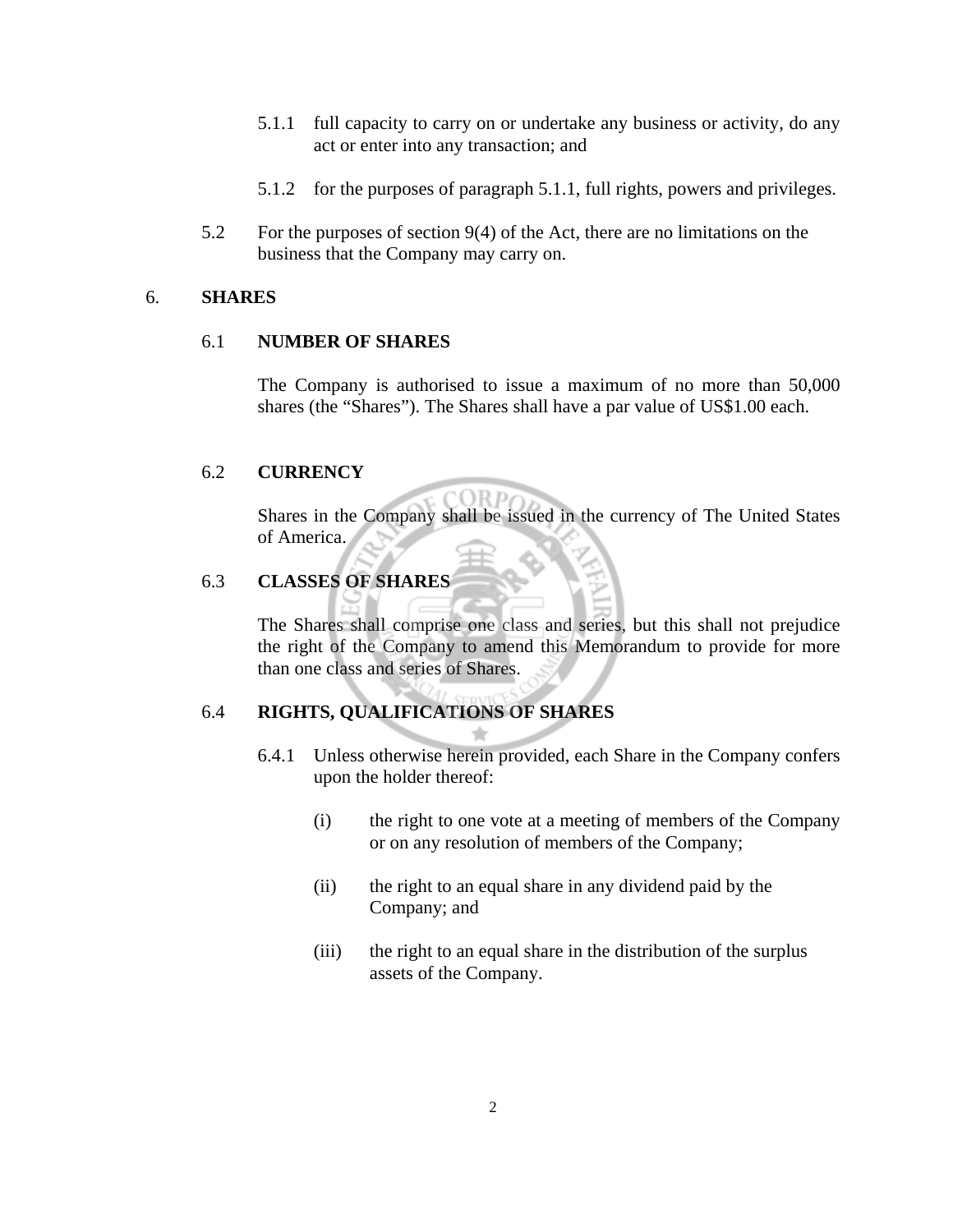6.4.2 The Company may by resolution of directors redeem, purchase or otherwise acquire all or any of the Shares in the Company subject to Regulation 4 of the Articles.

## 6.5 **REGISTERED SHARES**

 The Shares shall only be issued in registered form. The issuance of bearer shares, the conversion of registered shares to bearer shares and the exchange of registered shares for bearer shares by the Company shall not be permitted.

## 6.6 **TRANSFER OF SHARES**

- 6.6.1 The Company shall, on receipt of an instrument of transfer complying with the Articles, enter the name of the transferee of a Share in the Company's register of members unless the directors resolve to refuse or delay the registration of the transfer for reasons that shall be specified in a resolution of directors.
- 6.6.2 The directors may refuse or delay registration of a transfer of Shares if the transferor of those Shares has failed to pay an amount due in respect thereof.

# 7. **AMENDMENTS**

The Company may amend its Memorandum of Association and Articles of Association by a resolution of members or a resolution of directors, save that no amendment may be made by resolution of directors : SERVICE

- 7.1 to restrict the rights or powers of the members to amend the Memorandum or the Articles;
- 7.2 to change the percentage of members required to pass a resolution of members to amend the Memorandum or the Articles;
- 7.3 in circumstances where the Memorandum or the Articles cannot be amended by the members; or
- 7.4 to Clause 6.5 and to this Clause 7 of the Memorandum.

## 8. **DEFINITIONS**

The meanings of words in this Memorandum of Association are as defined in the Articles of Association annexed hereto.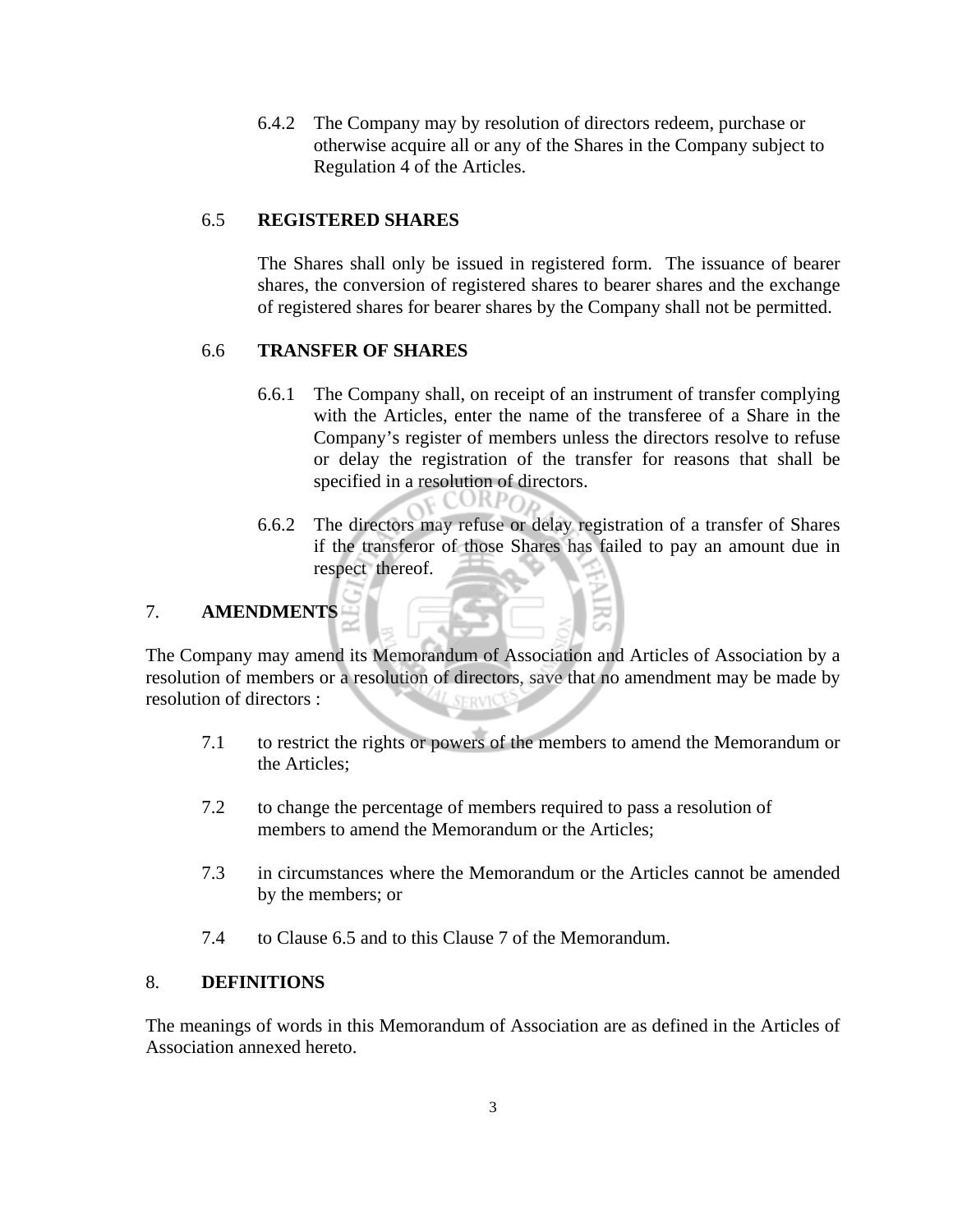We, TRIDENT TRUST COMPANY (B.V.I.) LIMITED, registered agent of the Company, of Trident Chambers, Wickhams Cay 1, Road Town, Tortola, British Virgin Islands for the purpose of incorporating a BVI Business Company under the laws of the British Virgin Islands hereby sign this Memorandum of Association the 29th day of May, 2012:

Incorporator

TRIDENT TRUST COMPANY (B.V.I.) LIMITED

Per:

 Linda Andrews for and on behalf of Trident Trust Company (B.V.I.) Limited

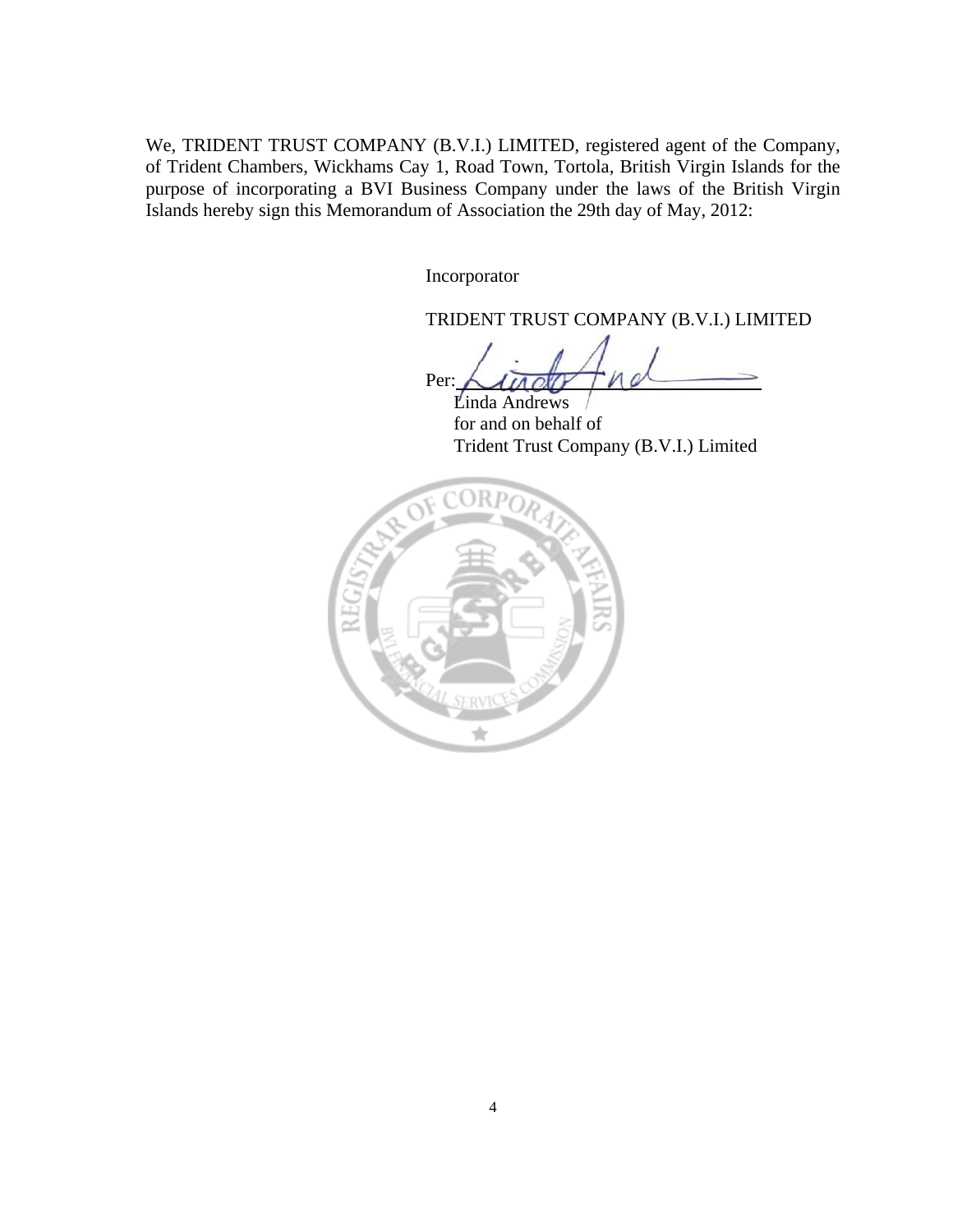# **ARTICLES OF ASSOCIATION**

## **OF**

# **REDFORGE LIMITED**

# **INDEX**

# **CLAUSE PAGES**

| $\mathbf{1}$   | Interpretation                                                | $1 - 3$   |
|----------------|---------------------------------------------------------------|-----------|
| $\overline{2}$ | <b>Registered Shares</b>                                      | 3         |
| 3              | Shares and Capital                                            | $3 - 4$   |
| $\overline{4}$ | Redemption of Shares and Treasury Shares                      | $4 - 5$   |
| 5              | <b>Transfer and Transmission of Shares</b>                    | $5-6$     |
| 6              | Change in Number of Authorised Shares and In<br>Share Capital | $6 - 7$   |
| 7              | Mortgages and Charges of Shares                               | $7 - 8$   |
| 8              | Forfeiture                                                    | 8         |
| 9              | Meetings and Consents of Members                              | $8 - 11$  |
| 10             | <b>Directors</b>                                              | $12 - 13$ |
| 11             | <b>Powers of Directors</b>                                    | $13 - 14$ |
| 12             | Proceedings of Directors                                      | $15 - 16$ |
| 13             | <b>Officers</b><br>RVIC                                       | $16-17$   |
| 14             | <b>Conflicts of Interest</b>                                  | 17        |
| 15             | Indemnification                                               | 18-19     |
| 16             | Records                                                       | 19        |
| 17             | Seal                                                          | 20        |
| 18             | <b>Register of Charges</b>                                    | 20        |
| 19             | Distributions By Way of Dividends                             | $20 - 21$ |
| 20             | <b>Accounts</b>                                               | 21        |
| 21             | Audit                                                         | 22        |
| 22             | <b>Notices</b>                                                | $22 - 23$ |
| 23             | Pension and Superannuation Funds                              | 23        |
| 24             | Arbitration                                                   | $23 - 24$ |
| 25             | Voluntary Winding Up and Dissolution                          | 24        |
| 26             | Continuation                                                  | 24        |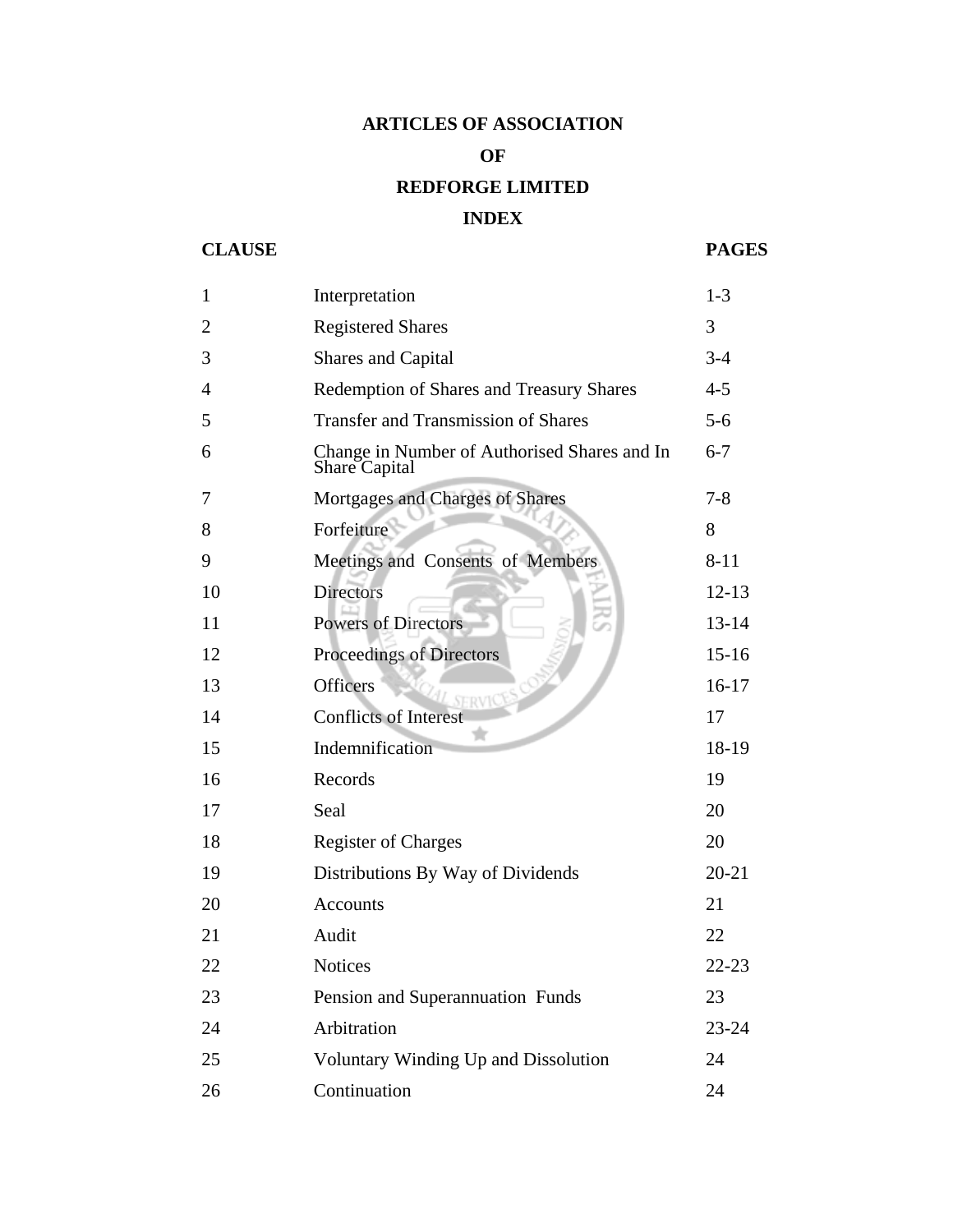## **TERRITORY OF THE BRITISH VIRGIN ISLANDS**

## **BVI BUSINESS COMPANIES ACT, 2004**

## **ARTICLES OF ASSOCIATION OF**

## **REDFORGE LIMITED**

## **1. INTERPRETATION**

In these Articles, if not inconsistent with the context, the words and expressions standing in the first column of the following table shall bear the meanings set opposite them respectively in the second column thereof.

|     | <b>Expression:</b>         | Meaning: ORPORA                                                                                                                                                                                                                                                                            |  |
|-----|----------------------------|--------------------------------------------------------------------------------------------------------------------------------------------------------------------------------------------------------------------------------------------------------------------------------------------|--|
| 1.1 | capital                    | The sum of the aggregate par value of all outstanding shares<br>with par value of the Company and shares with par value held<br>by the Company as treasury shares plus the amounts as are<br>from time to time transferred from surplus to capital by a<br>resolution of directors.        |  |
| 1.2 | distribution               | (i)<br>the direct or indirect transfer of an asset, other than Shares,<br>to or for the benefit of a member in relation to Shares held<br>by a member, or                                                                                                                                  |  |
|     |                            | the incurring of a debt to or for the benefit of a member in<br>(ii)<br>relation to Shares held by a member, and whether by means<br>of a purchase of an asset, the redemption or other<br>acquisition of Shares, a distribution of indebtedness or<br>otherwise, and includes a dividend. |  |
| 1.3 | member                     | A person who holds shares in the Company.                                                                                                                                                                                                                                                  |  |
| 1.4 | person                     | An individual, a corporation, a trust, the estate of a deceased<br>individual, a partnership or an unincorporated association of<br>persons.                                                                                                                                               |  |
| 1.5 | resolution of<br>directors | A resolution approved at a duly constituted meeting<br>1.5.1<br>of directors or of a committee of directors of the<br>Company, by affirmative vote of a majority of<br>the directors present at the meeting who voted and did<br>not abstain; or                                           |  |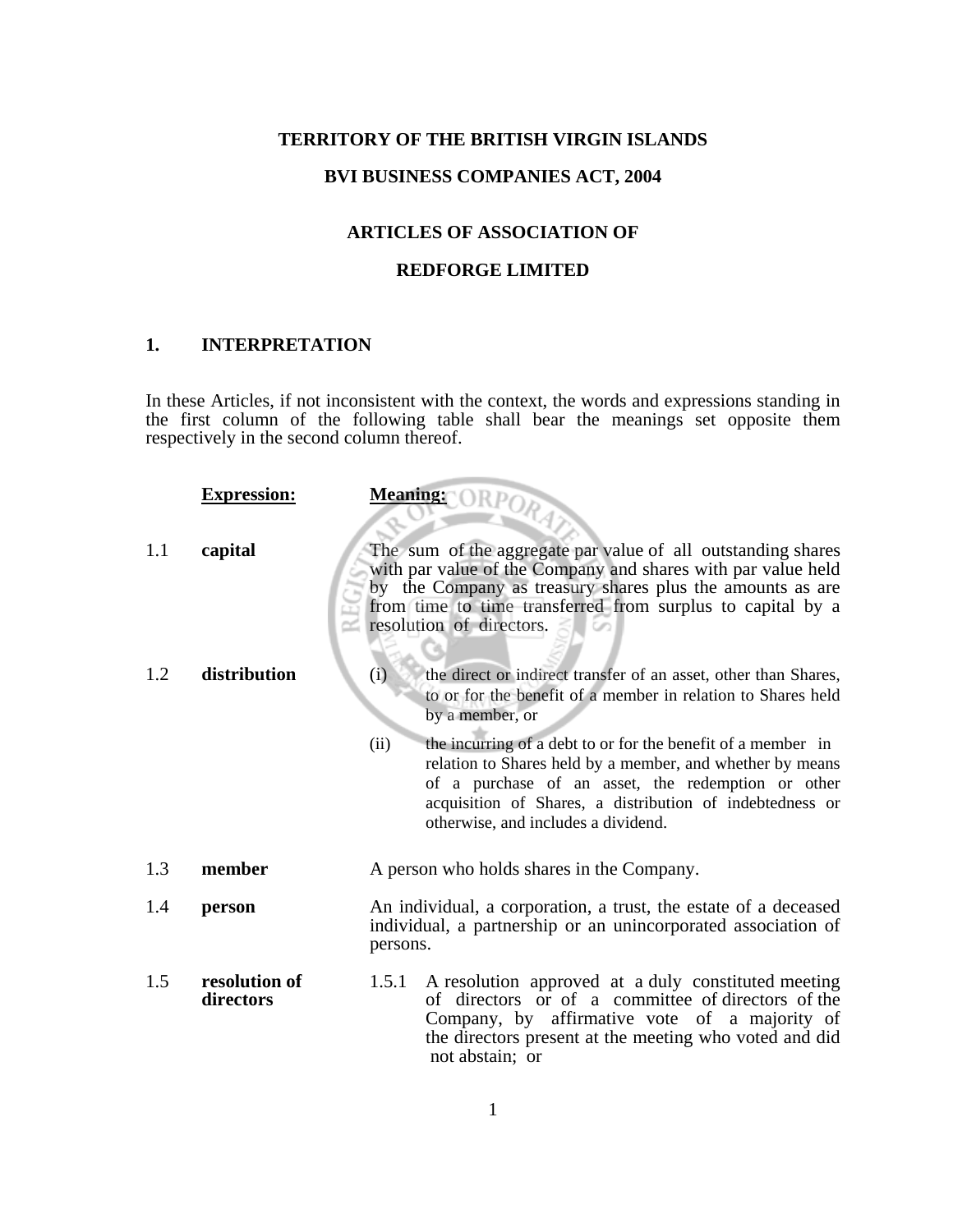| 1.5.2 A resolution consented to in writing by all the directors |
|-----------------------------------------------------------------|
| or all the members of the committee, as the case may            |
| be:                                                             |

 1.5.3 where a director is given more than one vote in any circumstances, he shall in the circumstances be counted for the purposes of establishing a majority by the number of votes he casts.

1.6 **resolution of** 1.6.1 A resolution approved at a duly constituted meeting **members** of the members of the company by the affirmative **members** of the members of the company by the affirmative vote of

> 1.6.1.1 a simple majority, of the votes of the shares that were present at the meeting and entitled to vote thereon and were voted and did not abstain, or

1.6.2 a resolution consented to in writing by

| 1.6.2.1 a majority, or such larger majority as may be |
|-------------------------------------------------------|
| specified in the Articles, of the votes of shares     |
| entitled to vote thereon.                             |
|                                                       |

1.7 **securities** Shares and debt obligations of every kind, and options, warrants and rights to acquire shares, or debt obligations.

 $C$ ORDA

- 1.8 **surplus** The excess, if any, at the time of the determination of the total assets of the Company over the aggregate of its total liabilities, as shown in its books of accounts, plus the Company's capital.
- 1.9 **the Act** The BVI Business Companies Act (No. 16 of 2004) including any modification, extension, re-enactment or renewal thereof and any regulations made thereunder.
- 1.10 **the Memorandum** The Memorandum of Association of the Company as originally framed or as from time to time amended.
- 1.11 **the Seal** Any seal which has been adopted as the Seal of the Company.
- 1.12 **these Articles** These Articles of Association as originally framed or as from time to time amended.
- 1.13 **treasury shares** Shares in the Company that were previously issued but were repurchased, redeemed or otherwise acquired by the Company and not cancelled.
- 1.14 **"Written"**or any term of like import includes words typewritten, printed, painted, engraved, lithographed, photographed or re-presented or reproduced by any mode of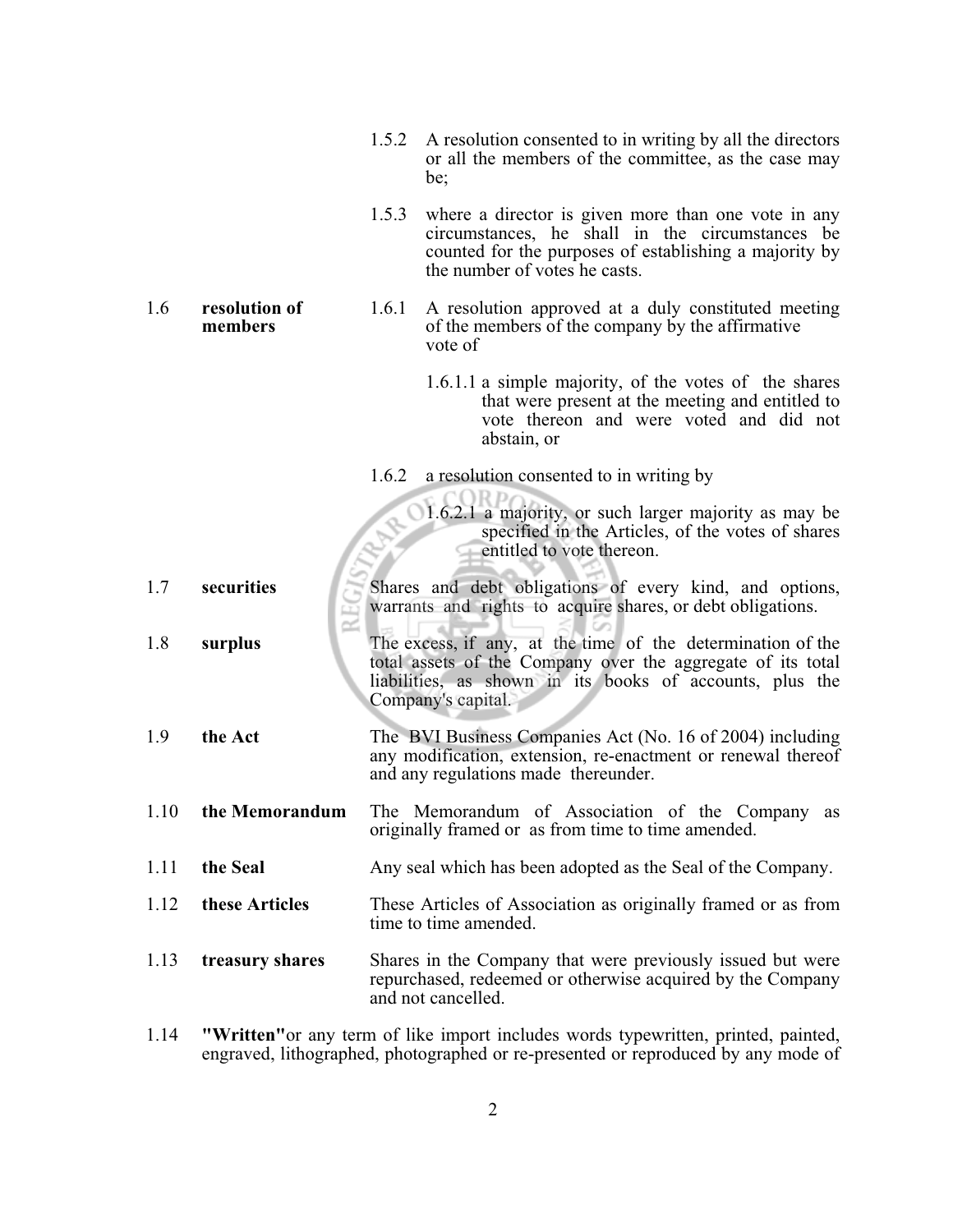representing or re-producing words in a visible form, including telex, telegram, facsimile, cable or other form of writing produced by electronic communication.

- 1.15 Save as aforesaid any words or expressions defined in the Act shall bear the same meaning in these Articles.
- 1.16 Whenever the singular or plural number, or the masculine, feminine or neuter gender is used in these Articles, it shall equally, where the context admits, include the others.
- 1.17 A reference in these Articles to voting in relation to Shares shall be construed as a reference to voting by members holding the Shares except that it is the votes allocated to the Shares that shall be counted and not the number of members who actually voted and a reference to Shares being present at a meeting shall be given a corresponding construction.
- 1.18 A reference to money in these Articles is, unless otherwise stated, a reference to the currency in which Shares in the Company shall be issued according to the provisions of the Memorandum. OF CORPOR

# 2. **REGISTERED SHARES**

- 2.1 The Company shall issue to every member holding Shares in the Company a certificate signed by at least one director or officer of the Company or under the Seal specifying the Share or Shares held by him and the signature of the director or officer and the Seal may be a facsimile.
- 2.2 Any member receiving a certificate for Shares shall indemnify and hold the Company and its directors and officers harmless from any loss or liability which it or they may incur by reason of the wrongful or fraudulent use or representation made by any person by virtue of the possession thereof. If a certificate for Shares is worn out or lost it may be renewed on production of the worn out certificate or on satisfactory proof of its loss together with such indemnity as may be required by a resolution of directors.
- 2.3 If several persons are registered as joint holders of any shares, any one of such persons may be given receipt for any distribution.

#### 3. **SHARES AND CAPITAL**

- 3.1 Subject to the provisions of these Articles and any resolution of members , Shares may be issued and options to acquire Shares in the Company granted, at such times, to such persons, for such consideration and on such terms as the Company may by resolution of directors determine. The Company may issue fractional Shares.
- 3.2 The Shares of the Company shall not be subject to any pre-emptive rights. For the avoidance of doubt, section 46 of the Act shall not apply to the Company.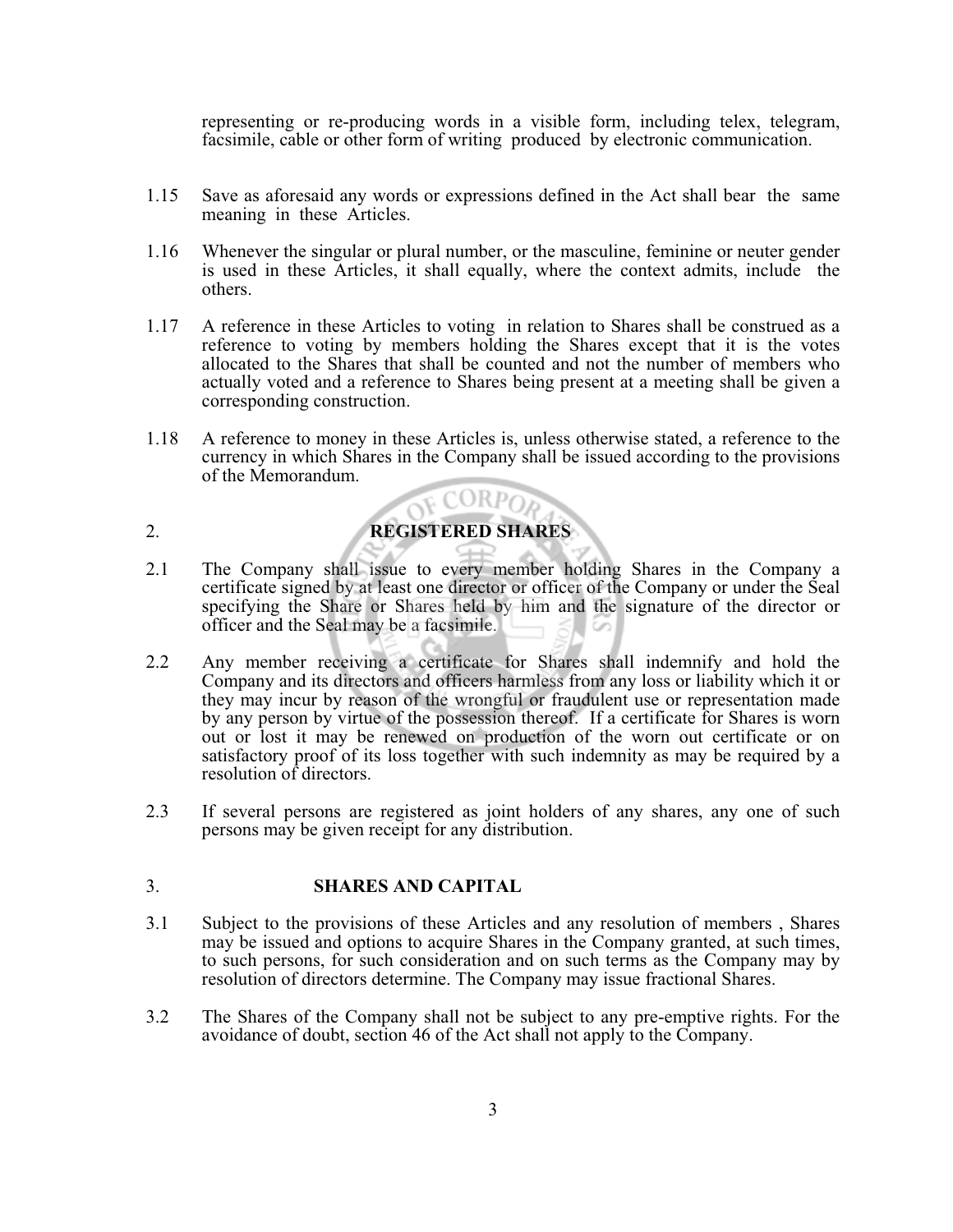- 3.3 Shares in the Company may be issued for consideration in any form, including money, a promissory note or other written obligation to contribute money, real property, personal property (including goodwill and know-how), services rendered or a contract for future services, however, the consideration for a Share with par value shall not be less than the par value of the Share.
- 3.4 No Shares may be issued for a consideration other than money, unless a resolution of directors has been passed stating:
	- 3.4.1 the amount to be credited for the issue of the Shares;
	- 3.4.2 their determination of the reasonable present cash value of the non-money consideration for the issue; and
	- 3.4.3 that, in their opinion, the present cash value of the non-money consideration for the issue is not less than the amount to be credited for the issue of the Shares.
- 3.5 The Company shall keep a register of members (the "register of members") containing:
	- 3.5.1 the names and addresses of the persons who hold Shares;
	- 3.5.2 the number of each class and series of Shares held by each holder of Shares in the Company;
	- 3.5.3 the date on which the name of each holder of Shares in the Company was entered in the register of members; and
	- 3.5.4 the date on which any person ceased to be a member.
- 3.6 The register of members may be in any such form as the directors may approve, but if it is in magnetic, electronic or other data storage form, the Company must be able to produce legible evidence of its contents.
- 3.7 A Share is deemed to be issued when the name of the holder of Shares in the Company is entered on the register of members.

#### 4. **REDEMPTION OF SHARES AND TREASURY SHARES**

- 4.1 The Company may, subject to these Articles, purchase, redeem or otherwise acquire its own Shares save that the Company may not purchase, redeem or otherwise acquire its own Shares without the consent of the member whose Shares are to be purchased, redeemed or otherwise acquired. Where the Company purchases, redeems or otherwise acquires Shares having a par value, it shall do so only out of surplus or in exchange for newly issued Shares of equal value.
- 4.2 The Company may only offer to acquire Shares if the directors determine by resolution of directors that, immediately after the acquisition, the value of the Company's assets will exceed its liabilities and the Company will be able to pay its debts as they fall due. Where the Company offers to acquire shares with par value, it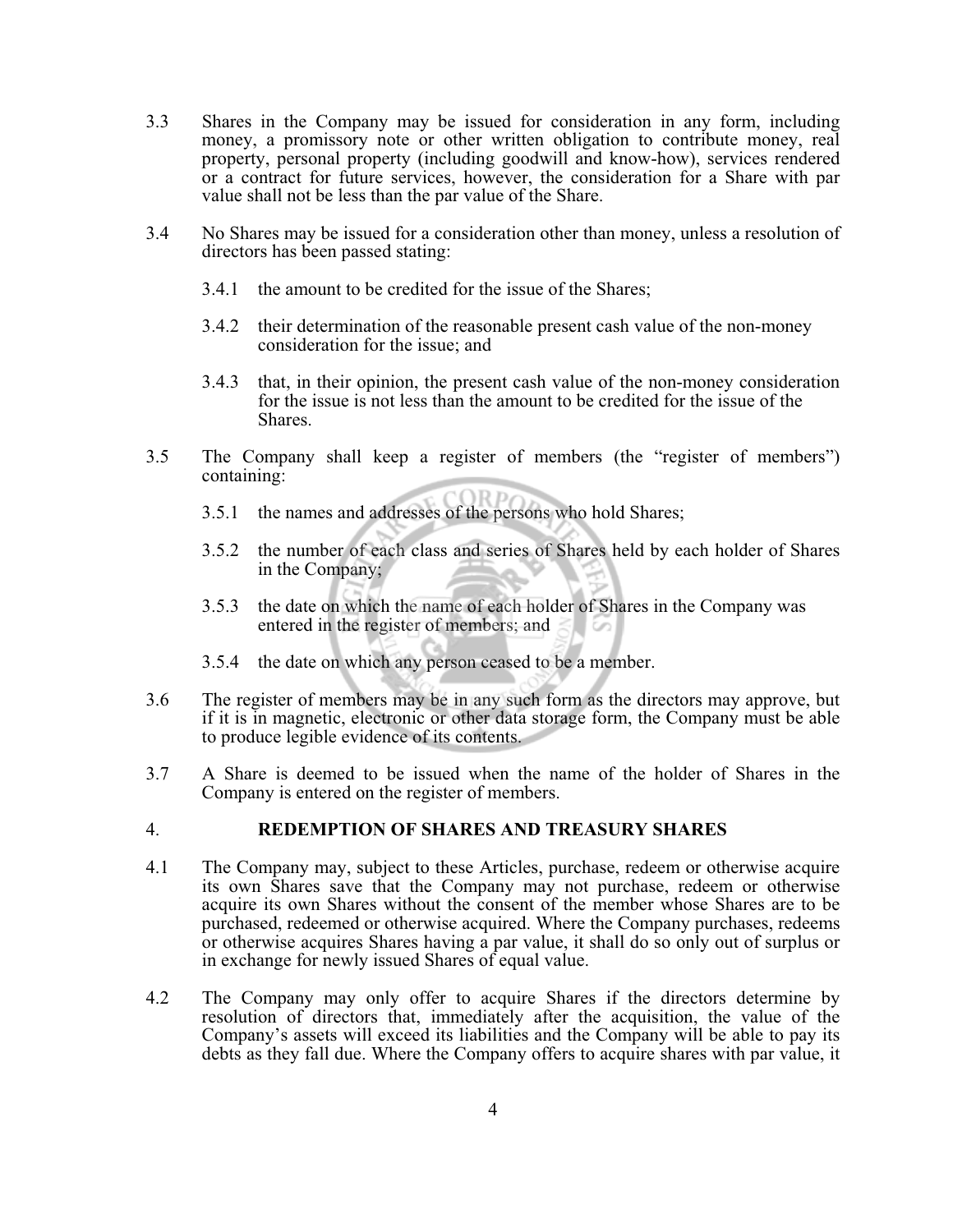shall only do so if, the directors determine that, immediately after the acquisition, the realizable value of the assets of the Company will not be less than the sum of its total liabilities, other than deferred taxes, as shown in the books of account, and its capital.

- 4.3 A determination by the directors under the preceding Regulation is not required where:
	- 4.3.1 the Company redeems the Share or Shares under and in accordance with section 62 of the Act;
	- 4.3.2 the Company purchases, redeems or otherwise acquires the Share or Shares pursuant to the right of the holder thereof to have his Shares redeemed or to have his Shares exchanged for money or other property of the Company; or
	- 4.3.3 the Company purchases, redeems or otherwise acquires the Shares by virtue of the provisions of section 179 of the Act.
- 4.4 Sections 60 (Process for acquisition of own shares), 61 (Offer to one or more shareholders) and 62 (Shares redeemed otherwise than at the option of the company) of the Act shall not apply to the Company.
- 4.5 Shares that the Company purchases, redeems or otherwise acquires pursuant to the preceding Regulations may be cancelled or held as treasury shares except to the extent that such Shares are in excess of 50 percent of the issued Shares in which case they shall be cancelled but they shall be available for reissue. Upon the cancellation of a share, the amount included as capital of the Company with respect to that share shall be deducted from the capital of the Company.
- 4.6 Treasury shares may be disposed of by the Company on such terms and conditions (not otherwise inconsistent with these Articles) as the Company may by resolution of directors determine. SERVICE
- 4.7 All the rights and obligations attaching to a treasury share are suspended and shall not be exercised by or against the Company while it holds the share as a treasury share.
- 4.8 Where shares in the Company are held by another body corporate of which the Company holds, directly or indirectly, shares having more than 50 percent of the votes in the election of directors of the otherbody corporate, such shares held by the other body corporate are not entitled to vote or to have dividends paid thereon and shall not be treated as outstanding for any purpose except for purposes of determining the capital of the Company.

## 5. **TRANSFER AND TRANSMISSION OF SHARES**

5.1 Shares in the Company may be transferred by a written instrument of transfer signed by the transferor and containing the name and address of the transferee and the instrument of transfer shall be sent to the Company at the office of its registered agent for registration. The instrument of transfer shall also be signed by the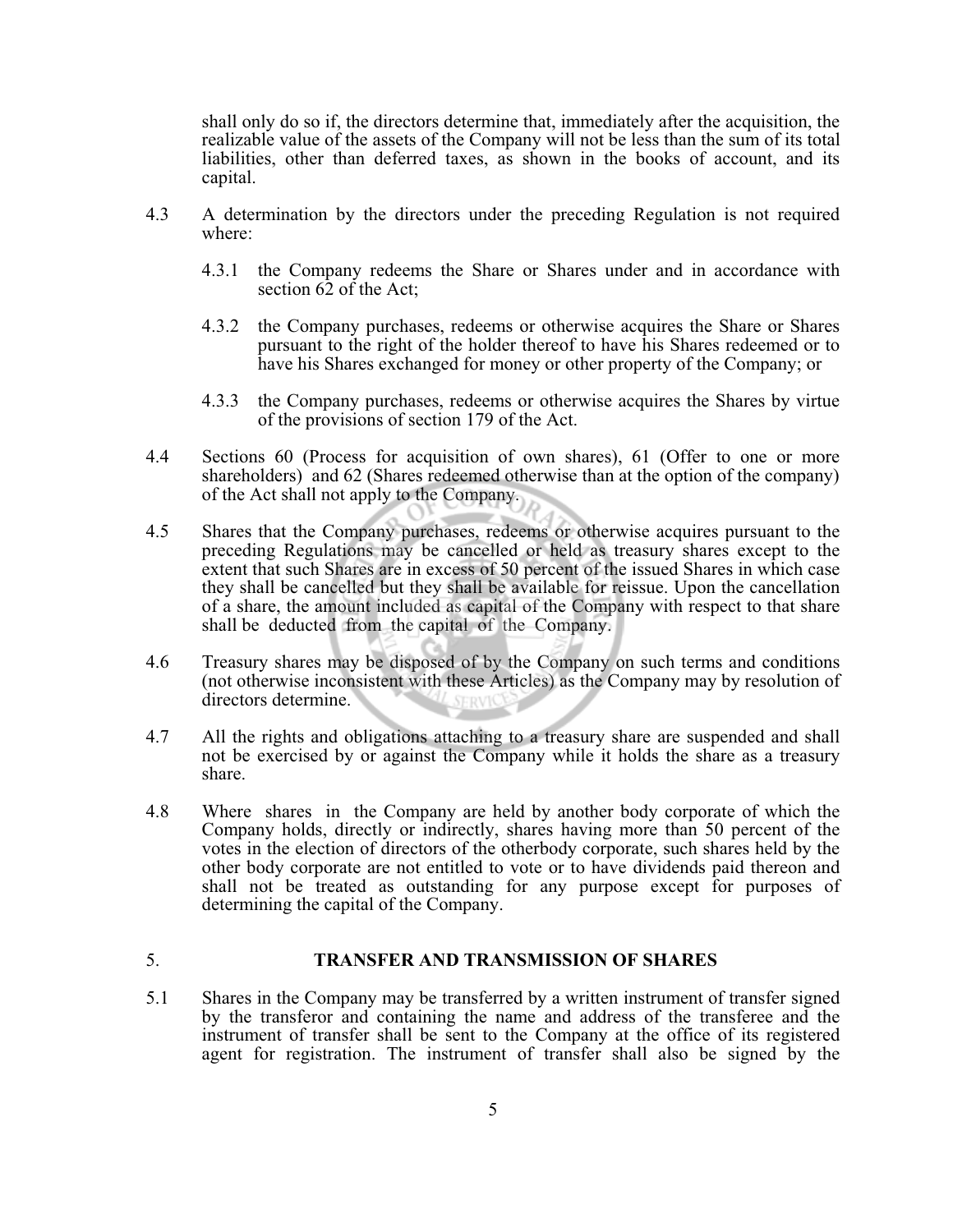transferee if registration as a holder of a share imposes a liability to the Company on the transferee.

- 5.2 The transfer of a Share is effective when the name of the transferee is entered on the Company's register of members.
- 5.3 If the directors of the Company are satisfied that an instrument of transfer relating to Shares has been signed but that the instrument has been lost or destroyed, they may resolve by resolution of directors:
	- 5.3.1 to accept such evidence of the transfer of Shares as they consider appropriate; and
	- 5.3.2 that the transferee's name should be entered in the register of members notwithstanding the absence of the instrument of transfer.
- 5.4 The personal representative of a deceased holder of shares in the Company may transfer a share even though the personal representative is not a holder of shares in the Company at the time of the transfer.
- 5.5 If the Company shall have only one member who is an individual and that member shall also be the sole director of the Company, that sole member/director may, by instrument in writing, nominate a person who is not disqualified from being a director of the Company under the Act as a reserve director of the Company to act in place of the sole director in the event of his death, PROVIDED THAT such person shall have consented in writing to be nominated as a reserve director.

## 6. **CHANGE IN NUMBER OF AUTHORISED SHARES AND IN SHARE CAPITAL**

- 6.1 The Company may by a resolution of members or a resolution of directors and in accordance with the Act amend the Memorandum to change the number of Shares that the Company is authorised to issue or to increase or reduce the par value of any shares or effect any combination of the foregoing.
- 6.2 The Company may by a resolution of members or a resolution of directors amend the Memorandum to
	- 6.2.1 divide the shares, including issued shares, of a class or series into a larger number of shares of the same class or series; or
	- 6.2.2 combine the shares, including issued shares, of a class or series into a smaller number of shares of the same class or series;

provided however, that where shares are divided or combined under this Regulation, the aggregate par value of the new shares must be equal to the aggregate par value of the original shares.

6.3 The capital of the Company may by a resolution of directors be increased by transferring an amount of the surplus of the Company to capital.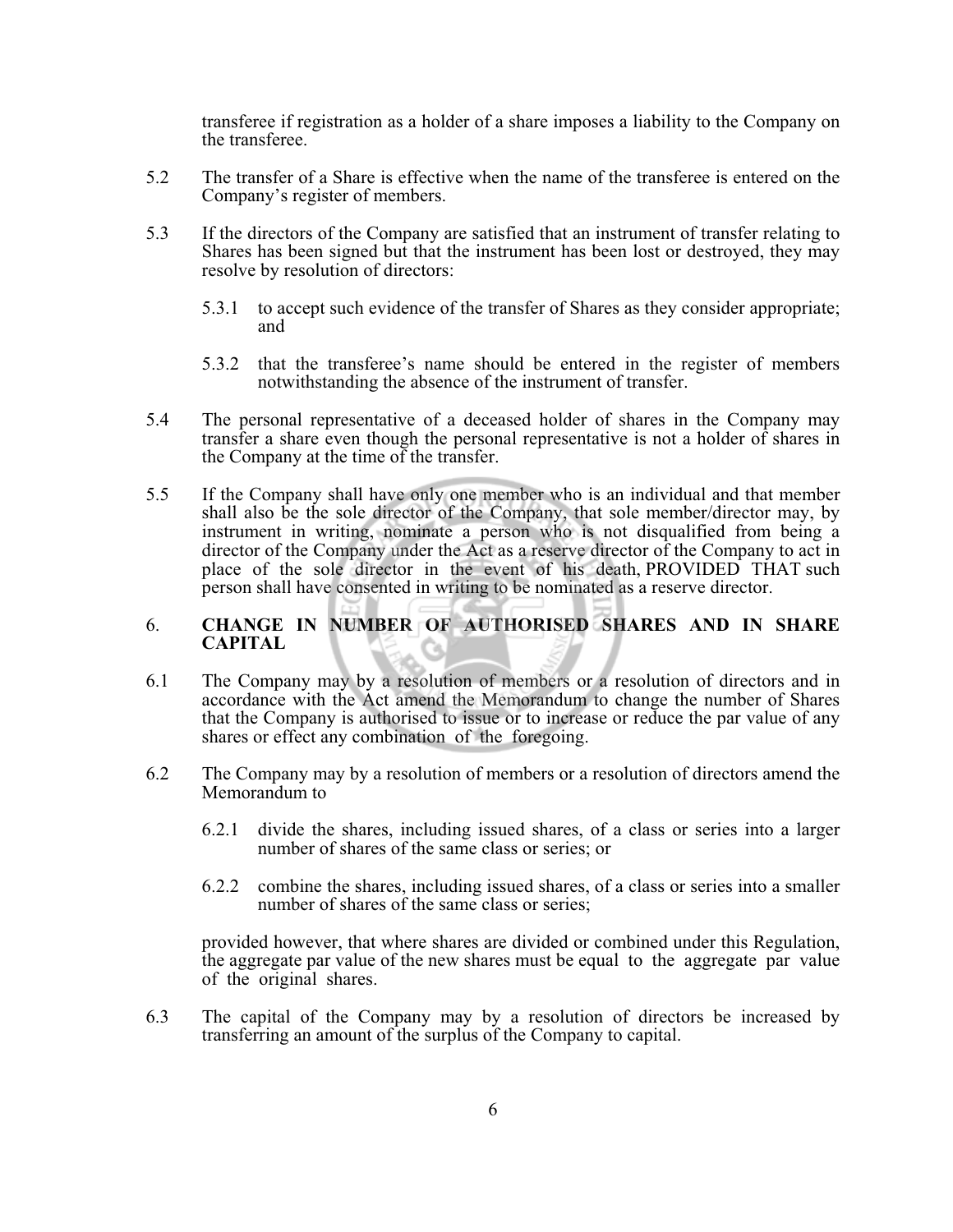- 6.4 Subject to the provisions of Regulations 6.5 and 6.6 the capital of the Company may by resolution of directors be reduced by transferring an amount of the capital of the Company to surplus.
- 6.5 No reduction of capital shall be effected that reduces the capital of the Company to an amount that immediately after the reduction is less than the aggregate par value of all outstanding shares with par value and all shares with par value held by the Company as treasury shares.
- 6.6 No reduction of capital shall be effected unless the directors determine that immediately after the reduction the Company will be able to satisfy its liabilities as they become due in the ordinary course of its business and that the realisable assets of the Company will not be less than its total liabilities, other than deferred taxes, as shown in the books of the Company, and its remaining capital, and, in the absence of fraud, the decision of the directors as to the realisable value of the assets of the Company is conclusive, unless a question of law is involved.
- 6.7 Where the Company reduces its capital in accordance with Regulation 6.4, the Company may
	- 6.7.1 return to its members any amount received by the Company upon the issue of any of its shares;  $\sim$
	- 6.7.2 purchase, redeem or otherwise acquire its shares out of capital; or
	- 6.7.3 cancel any capital that is lost or not represented by assets having a realisable value.
- 6.8 The Company may by a resolution of directors include in the computation of surplus for any purpose the unrealized appreciation of the assets of the Company, and, in the absence of fraud, the decision of the directors as to the value of the assets is conclusive, unless a question of law is involved.

## 7. **MORTGAGES AND CHARGES OF SHARES**

- 7.1 Members may mortgage or charge their Shares in the Company and upon satisfactory evidence thereof the Company shall give effect to the terms of any valid mortgage or charge except insofar as it may conflict with any requirements herein contained for consent to the transfer of shares.
- 7.2 In the case of the mortgage or charge of Shares there may be entered in the register of members of the Company at the request of the holder of such Shares
	- 7.2.1 a statement that the Shares are mortgaged or charged;
	- 7.2.2 the name of the mortgagee or chargee; and
	- 7.2.3 the date on which the aforesaid particulars are entered in the register of members.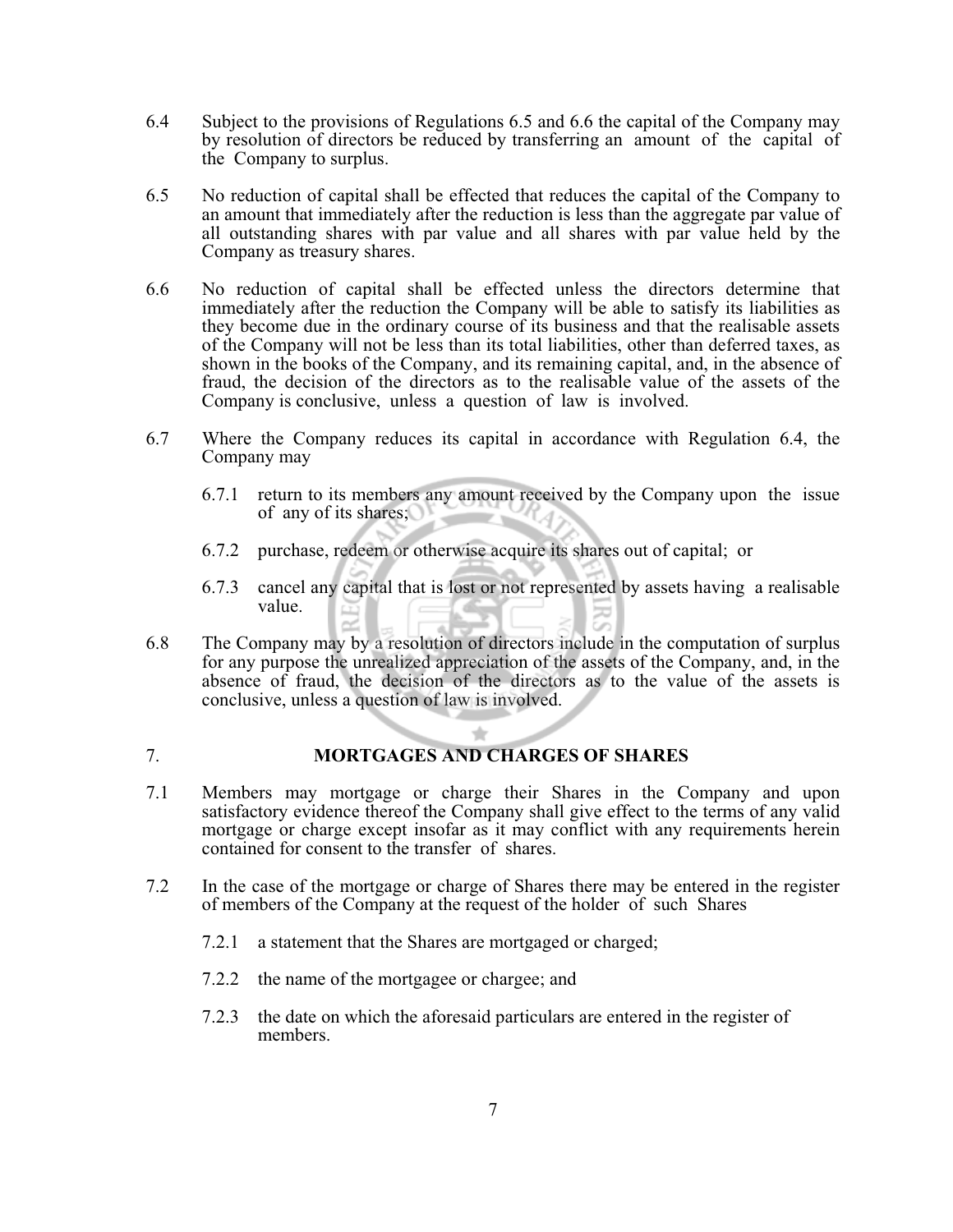- 7.3 Where particulars of a mortgage or charge are registered, such particulars shall be cancelled
	- 7.3.1 with the consent of the named mortgagee or chargee or anyone authorized to act on his behalf; or
	- 7.3.2 upon evidence satisfactory to the directors of the discharge of the liability secured by the mortgage or charge and the issue of such indemnities as the directors shall consider necessary or desirable.
- 7.4 Whilst particulars of a mortgage or charge are registered, no transfer of any share comprised therein shall be effected without the written consent of the named mortgagee or chargee or anyone authorized to act on his behalf.

#### 8. **FORFEITURE**

- 8.1 Shares that are not fully paid on issue are subject to the forfeiture provisions set forth in this Regulation 8 and for this purpose shares issued for a promissory note or a contract for future services are deemed to be not fully paid.
- 8.2 Written notice of call specifying a date for payment to be made shall be served on the member who defaults in making payment in respect of the Shares.
- 8.3 The written notice specifying a date for payment shall
	- 8.3.1 name a further date not earlier than the expiration of 14 days from the date of service of the notice on or before which payment required by the notice is to be made; and
	- 8.3.2 contain a statement that in the event of non-payment at or before the time named in the notice the Shares, or any of them, in respect of which payment is not made will be liable to be forfeited.
- 8.4 Where a written notice of call has been issued pursuant to Regulation 8.3 and the requirements of the notice have not been complied with the directors may at any time before tender of payment forfeit and cancel the Shares to which the notice relates.
- 8.5 The Company is under no obligation to refund any moneys to the member whose Shares have been cancelled pursuant to these provisions. Upon cancellation of the Shares the member is discharged from any further obligation to the Company with respect to the Shares forfeited and cancelled.

## 9. **MEETINGS AND CONSENTS OF MEMBERS**

- 9.1 The directors of the Company may convene meetings of the members of the Company at such times and in such manner and places within or outside the British Virgin Islands as the directors consider necessary or desirable.
- 9.2 Upon the written request of members holding 10 percent or more of the outstanding voting shares in the Company the directors shall convene a meeting of members.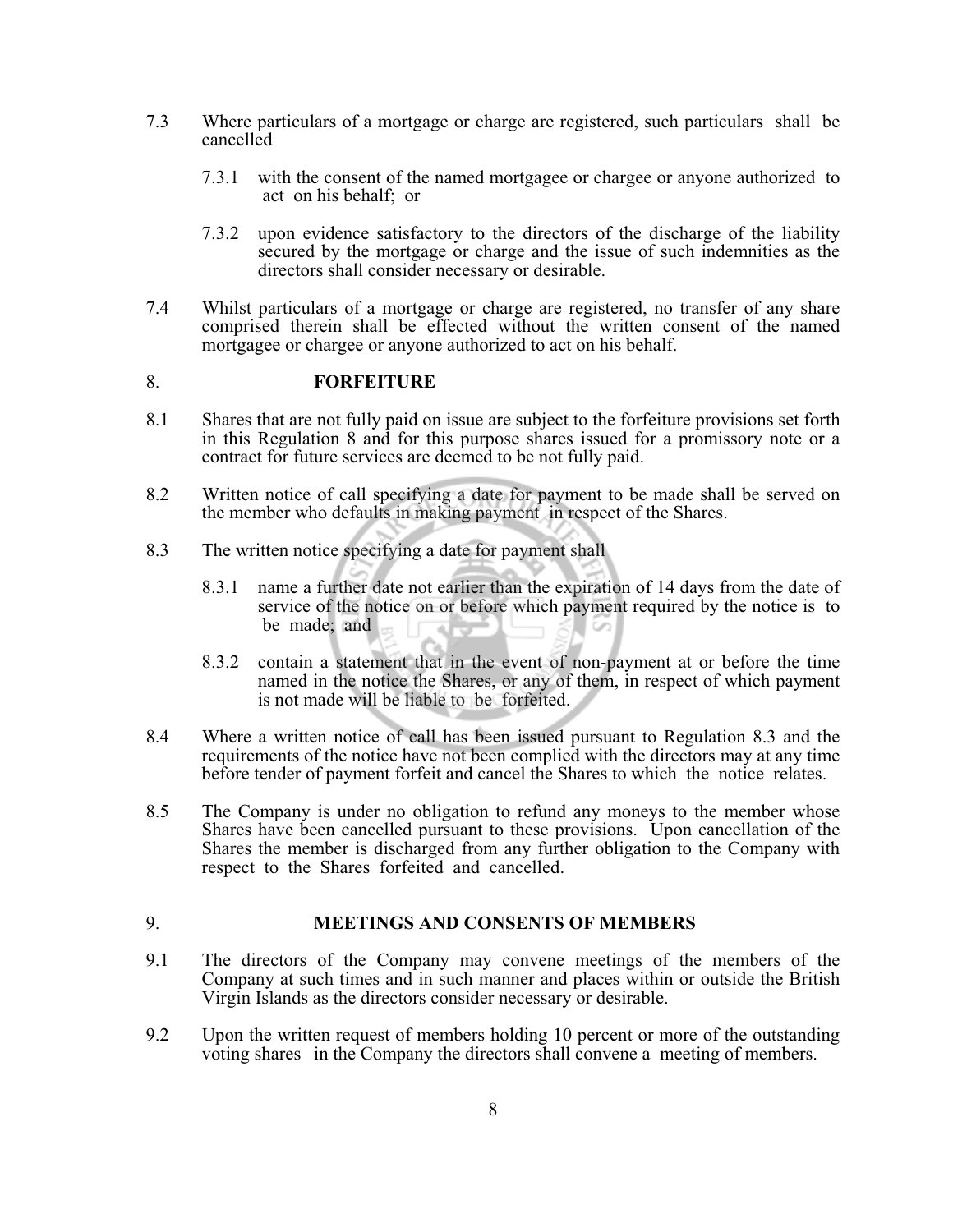- 9.3 The directors shall give not less than 7 days notice of meetings of members to those persons whose names on the date the notice is given appear as members in the share register of the Company and are entitled to vote at the meeting. The directors may fix the date notice is given of a meeting of members as the record date for determining those shares that are entitled to vote at a meeting.
- 9.4 A meeting of members held in contravention of the requirement in Regulation 9.3 is valid if members holding not less than 90 percent of the total voting rights on all the matters to be considered at the meeting have waived notice of the meeting and, for this purpose, the presence of a member at the meeting shall be deemed to constitute waiver on his part.
- 9.5 The inadvertent failure of the directors to give notice of a meeting to a member, or the fact that a member has not received notice, does not invalidate the meeting.
- 9.6 A member may be represented at a meeting of members by a proxy who may speak and vote on behalf of the member.
- 9.7 The instrument appointing a proxy shall be produced at the place appointed for the meeting before the time for holding the meeting at which the person named in such instrument proposes to vote.
- 9.8 An instrument appointing a proxy shall be in substantially the following form or such other form as the Chairman of the meeting shall accept as properly evidencing the wishes of the member appointing the proxy.

 $\sim$ 

16 M

| (Name of Company)                                                                                                                                                                                                                                                                                                                                           |
|-------------------------------------------------------------------------------------------------------------------------------------------------------------------------------------------------------------------------------------------------------------------------------------------------------------------------------------------------------------|
| I/We                                                                                                                                                                                                                                                                                                                                                        |
| being a member of the above Company with                                                                                                                                                                                                                                                                                                                    |
| shares HEREBY APPOINT                                                                                                                                                                                                                                                                                                                                       |
| of $\qquad \qquad$ $\qquad$ $\qquad$ $\qquad$ $\qquad$ $\qquad$ $\qquad$ $\qquad$ $\qquad$ $\qquad$ $\qquad$ $\qquad$ $\qquad$ $\qquad$ $\qquad$ $\qquad$ $\qquad$ $\qquad$ $\qquad$ $\qquad$ $\qquad$ $\qquad$ $\qquad$ $\qquad$ $\qquad$ $\qquad$ $\qquad$ $\qquad$ $\qquad$ $\qquad$ $\qquad$ $\qquad$ $\qquad$ $\qquad$ $\qquad$ $\qquad$<br>or failing |
| him<br>of                                                                                                                                                                                                                                                                                                                                                   |
| to be my/our proxy to vote for me/us at the meeting of members to be held on the<br>$\frac{day}{x}$ , 20 and at any<br>adjournment thereof.<br>(Any restrictions on voting to be inserted here)<br>Signed this day of $\_\_\_\_\_\_\_\$ .                                                                                                                   |
|                                                                                                                                                                                                                                                                                                                                                             |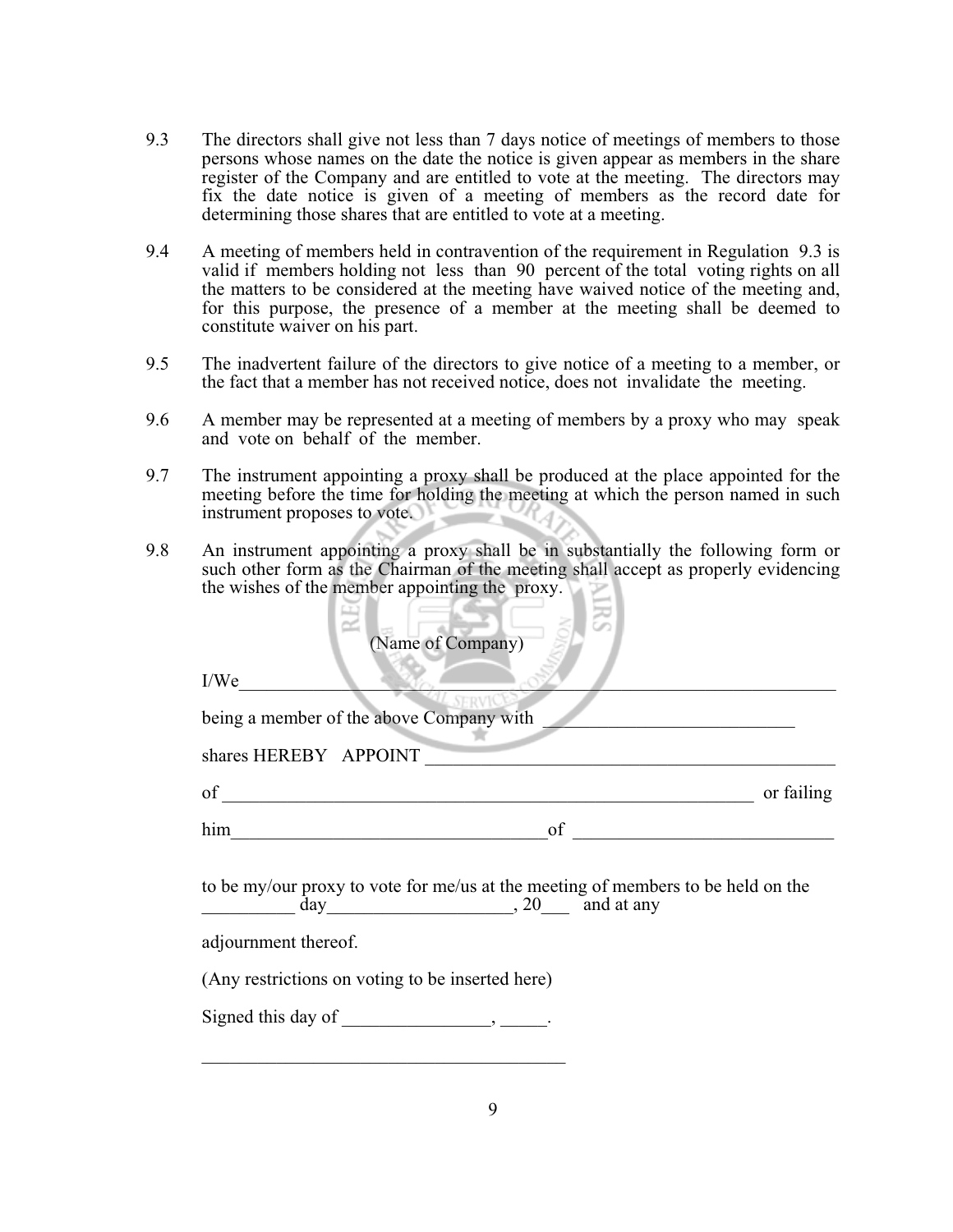Member

- 9.9 The following shall apply in respect of joint ownership of shares:
	- 9.9.1 if two or more persons hold shares jointly each of them may be present in person or by proxy at a meeting of members and may speak as a member;
	- 9.9.2 if only one of the joint owners is present in person or by proxy he may vote on behalf of all joint owners, and;
	- 9.9.3 if two or more of the joint owners are present in person or by proxy they must vote as one.
- 9.10 A member shall be deemed to be present at a meeting of members if he participates by telephone or other electronic means and all members participating in the meeting are able to hear each other.
- 9.11 A meeting of members is duly constituted if, at the commencement of the meeting, there are present in person or by proxy not less than 50 percent of the votes of the shares or class or series of shares entitled to vote on resolutions of members to be considered at the meeting. If a quorum be present, notwithstanding the fact that such quorum may be represented by only one person, then such person may resolve any matter and a certificate signed by such person accompanied where such person be a proxy by a copy of the proxy form shall constitute a valid resolution of members.
- 9.12 If within two hours from the time appointed for the meeting a quorum is not present, the meeting, if convened upon the requisition of members, shall be dissolved; in any other case it shall stand adjourned to the next business day at the same time and place or to such other time and place as the directors may determine, and if at the adjourned meeting there are present within one hour from the time appointed for the meeting in person or by proxy not less than one third of the votes of the shares or each class or series of shares entitled to vote on the resolutions to be considered by the meeting, those present shall constitute a quorum but otherwise the meeting shall be dissolved.
- 9.13 At every meeting of members, the Chairman of the Board of Directors shall preside as chairman of the meeting. If there is no Chairman of the Board of Directors or if the Chairman of the Board of Directors is not present at the meeting, the members present shall choose someone of their number to be the chairman. If the members are unable to choose a chairman for any reason, then the person representing the greatest number of voting shares present in person or by prescribed form of proxy at the meeting shall preside as chairman failing which the oldest individual member or representative of a member present shall take the chair.
- 9.14 The chairman may, with the consent of the meeting, adjourn any meeting from time to time, and from place to place, but no business shall be transacted at any adjourned meeting other than the business left unfinished at the meeting from which the adjournment took place.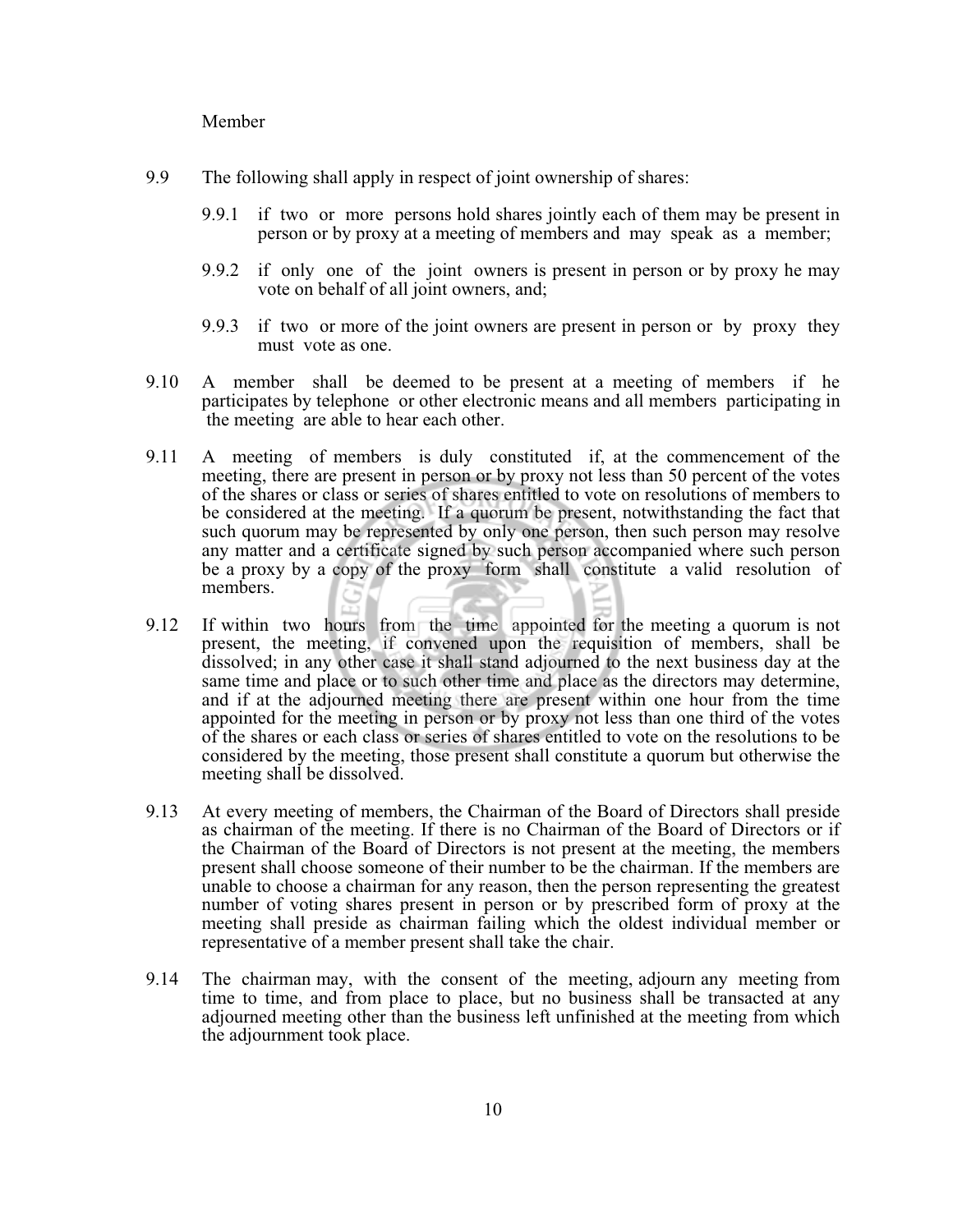- 9.15 At any meeting of the members the chairman shall be responsible for deciding in such manner as he shall consider appropriate whether any resolution has been carried or not and the result of his decision shall be announced to the meeting and recorded in the minutes thereof. If the chairman shall have any doubt as to the outcome of any resolution put to the vote, he shall cause a poll to be taken of all votes cast upon such resolution, but if the chairman shall fail to take a poll then any member present in person or by proxy who disputes the announcement by the chairman of the result of any vote may immediately following such announcement demand that a poll be taken and the chairman shall thereupon cause a poll to be taken. If a poll is taken at any meeting, the result thereof shall be duly recorded in the minutes of that meeting by the chairman.
- 9.16 Any person other than an individual shall be regarded as one member and subject to Regulation 9.17 the right of any individual to speak for or represent such member shall be determined by the law of the jurisdiction where, and by the documents by which, the person is constituted or derives its existence. In case of doubt, the directors may in good faith seek legal advice from any qualified person and unless and until a court of competent jurisdiction shall otherwise rule, the directors may rely and act upon such advice without incurring any liability to any member.
- 9.17 Any person other than an individual which is a member of the Company may by resolution of its directors or other governing body authorise such person as it thinks fit to act as its representative at any meeting of the Company or of any class of members of the Company, and the person so authorised shall be entitled to exercise the same powers on behalf of the person which he represents as that person could exercise if it were an individual member of the Company.
- 9.18 The chairman of any meeting at which a vote is cast by proxy or on behalf of any person other than an individual may call for a notarially certified copy of such proxy or authority which shall be produced within 7 days of being so requested or the votes cast by such proxy or on behalf of such person shall be disregarded.
- 9.19 Directors of the Company may attend and speak at any meeting of members of the Company and at any separate meeting of the holders of any class or series of shares in the Company.
- 9.20 An action that may be taken by the members at a meeting may also be taken by a resolution of members consented to in writing or by telex, telegram, cable, facsimile or other written electronic communication, without the need for any notice, but if any resolution of members is adopted otherwise than by the unanimous written consent of all members, a copy of such resolution shall forthwith be sent to all members not consenting to such resolution. The consent may be in the form of counterparts, each counterpart being signed by one or more members.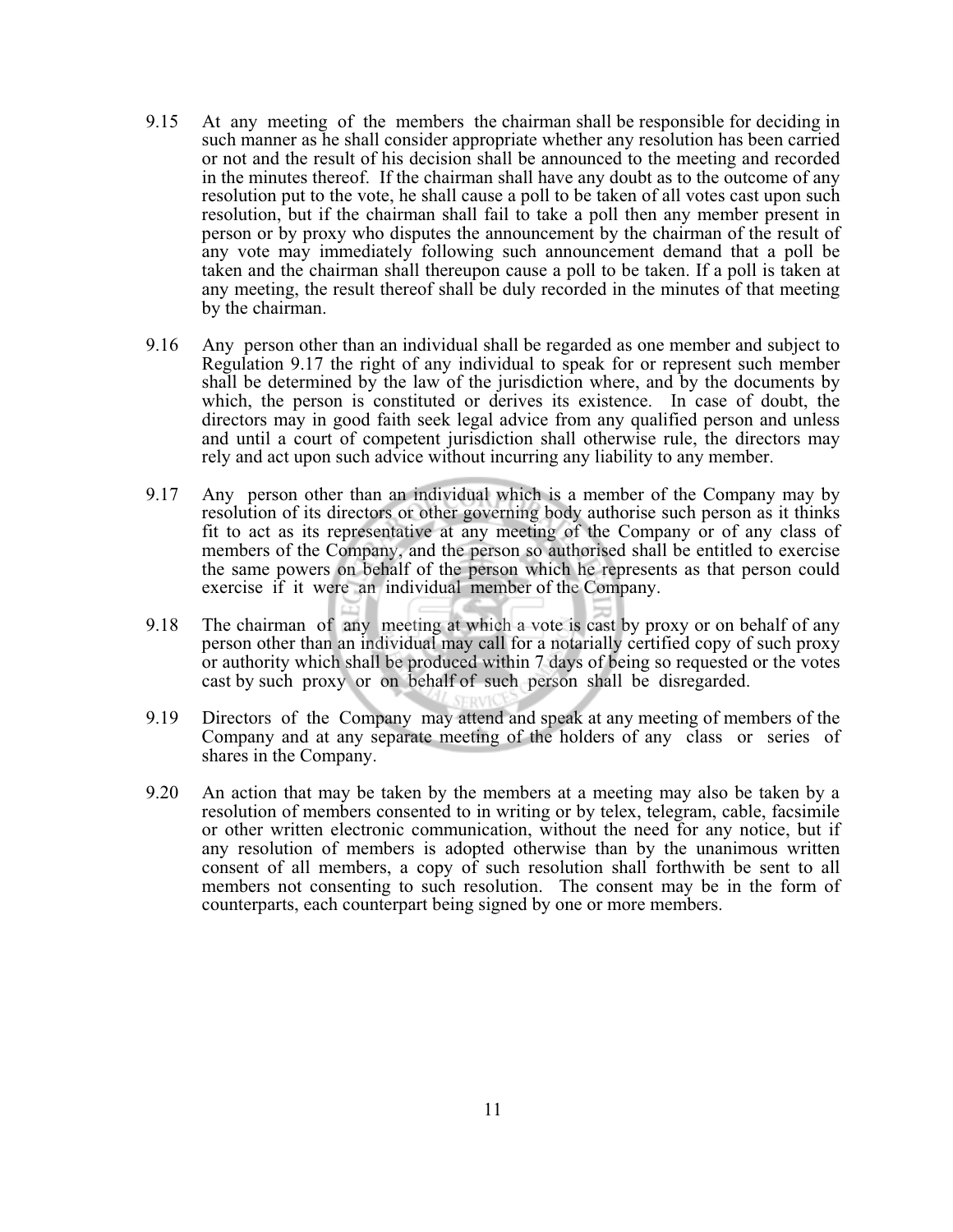#### 10. **DIRECTORS**

- 10.1 The first directors of the Company shall be appointed by the first registered agent within six months of the incorporation of the Company and thereafter, the directors shall be elected
	- 10.1.1 by resolution of members for such term as the members determine, or
	- 10.1.2 by resolution of directors for such term as the directors may determine.
- 10.2 No person shall be appointed as a director of the Company or nominated as a reserve director unless he has consented in writing to act as a director or to be nominated as a reserve director.
- 10.3 The minimum number of directors shall be one and the maximum number shall be twenty.
- 10.4 Each director shall hold office for the term, if any, fixed by resolution of members or resolution of directors appointing him, as the case may be. In the case of a director who is an individual the term of office of a director shall terminate on the director's death, bankruptcy, resignation or removal. The insolvency of a corporate director shall terminate the term of office of such director.
- 10.5 A director may be removed from office:
	- 10.5.1 with or without cause, by a resolution of members at a meeting of the members called for the purpose of removing the director or for purposes including the removal of a director or, by written resolution of members; or
	- 10.5.2 with cause, by a resolution of directors passed at a meeting of directors called for the purpose of removing the director or for purposes including the removal of the director, or by written resolution of directors.
- 10.6 A director may resign his office by giving written notice of his resignation to the Company and the resignation shall have effect from the date the notice is received by the Company or from such later date as may be specified in the notice. A director shall resign as director if he is, or becomes disqualified to act as director under the Act.
- 10.7 The directors may at any time appoint any person to be a director to fill a vacancy in the board of directors. The term of the director appointed shall not exceed the term that remained when the person who has ceased to be a director ceased to hold office.
- 10.8 With or without the prior or subsequent approval by a resolution of members, the directors may, by a resolution of directors, fix the emoluments of directors with respect to services to be rendered in any capacity to the Company.
- 10.9 A director shall not require a share qualification, and may be an individual or a company.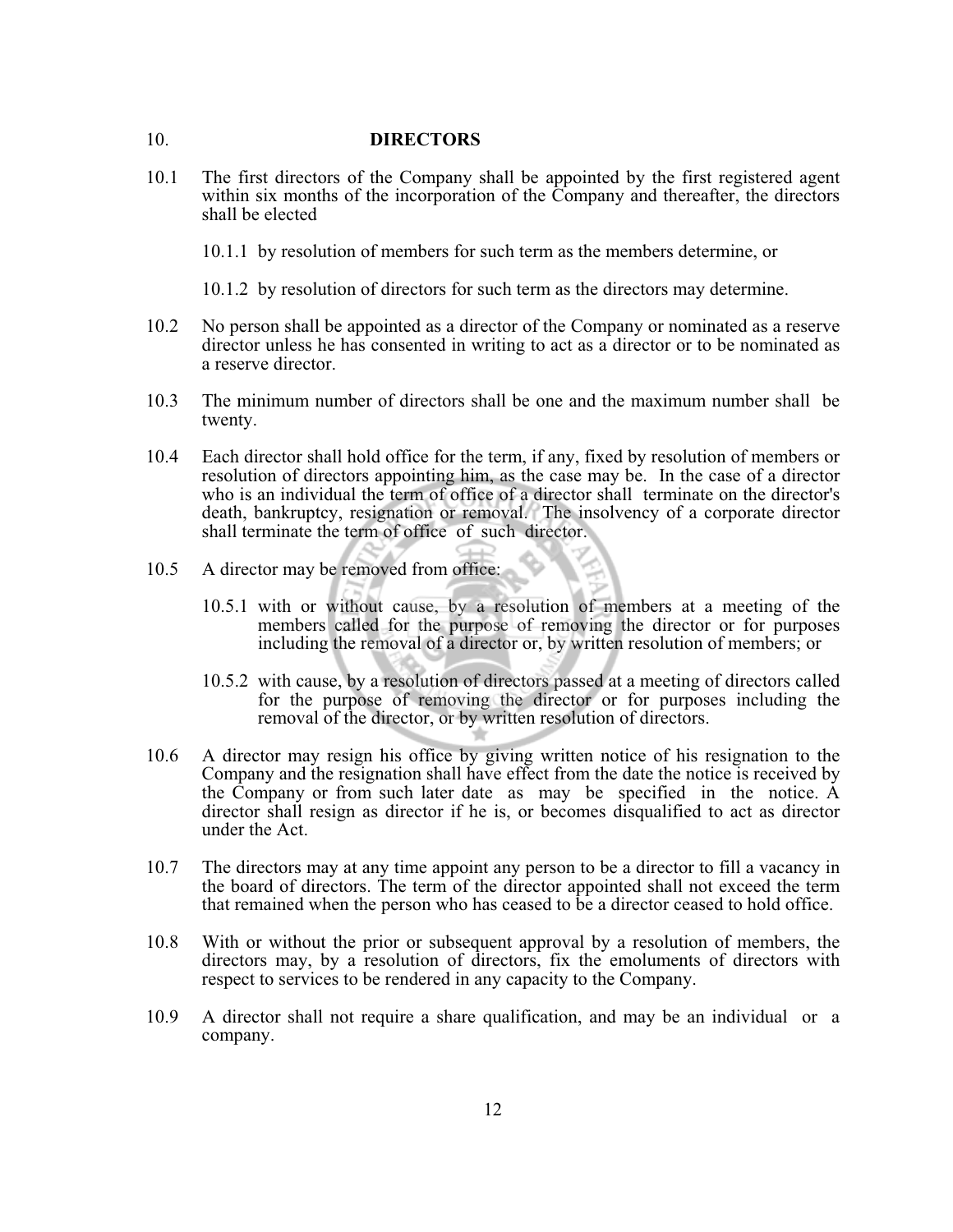- 10.10 The Company shall keep a register of directors containing
	- 10.10.1 the names and addresses of the persons who are directors of the Company or who have been nominated as reserve directors of the Company;
	- 10.10.2 the date on which each person whose name is entered in the register was appointed as a director of the Company or nominated as a reserve director;
	- 10.10.3 the date on which each person named as a director ceased to be a director of the Company;
	- 10.10.4 the date on which the nomination of any person nominated as a reserve director ceased to have effect; and
	- 10.10.5 such other information as may be prescribed by the Act.
- 10.11 The register of directors or a copy of the register of directors shall be kept at the office of the Company's registered agent.

## 11. **POWERS OF DIRECTORS**

- 11.1 The business and affairs of the Company shall be managed by or under the supervision of the directors who may pay all expenses incurred preliminary to and in connection with the formation and registration of the Company and may exercise all such powers of the Company as are not by the Act or by the Memorandum or these Articles required to be exercised by the members of the Company. The directors of the Company shall have all the powers necessary for managing, and for directing and supervising, the business and affairs of the Company.
- 11.2 The directors may, by a resolution of directors, appoint any person, including a person who is a director, to be an agent of the Company. Subject to the next Regulation, the resolution of directors appointing an agent may authorize the agent to appoint one or more substitutes or delegates to exercise some or all of the powers conferred on the agent by the Company.
- 11.3 Every agent of the Company has such powers and authority of the directors, including the power and authority to affix the Seal, as are set forth in these Articles or in the resolution of directors appointing the officer or agent, except that no officer or agent has any power or authority with respect to the following:
	- 11.3.1 to amend the Memorandum or these Articles;
	- 11.3.2 to change the registered office or agent;
	- 11.3.3 to designate committees of directors;
	- 11.3.4 to delegate powers to a committee of directors;
	- 11.3.5 to appoint or remove directors;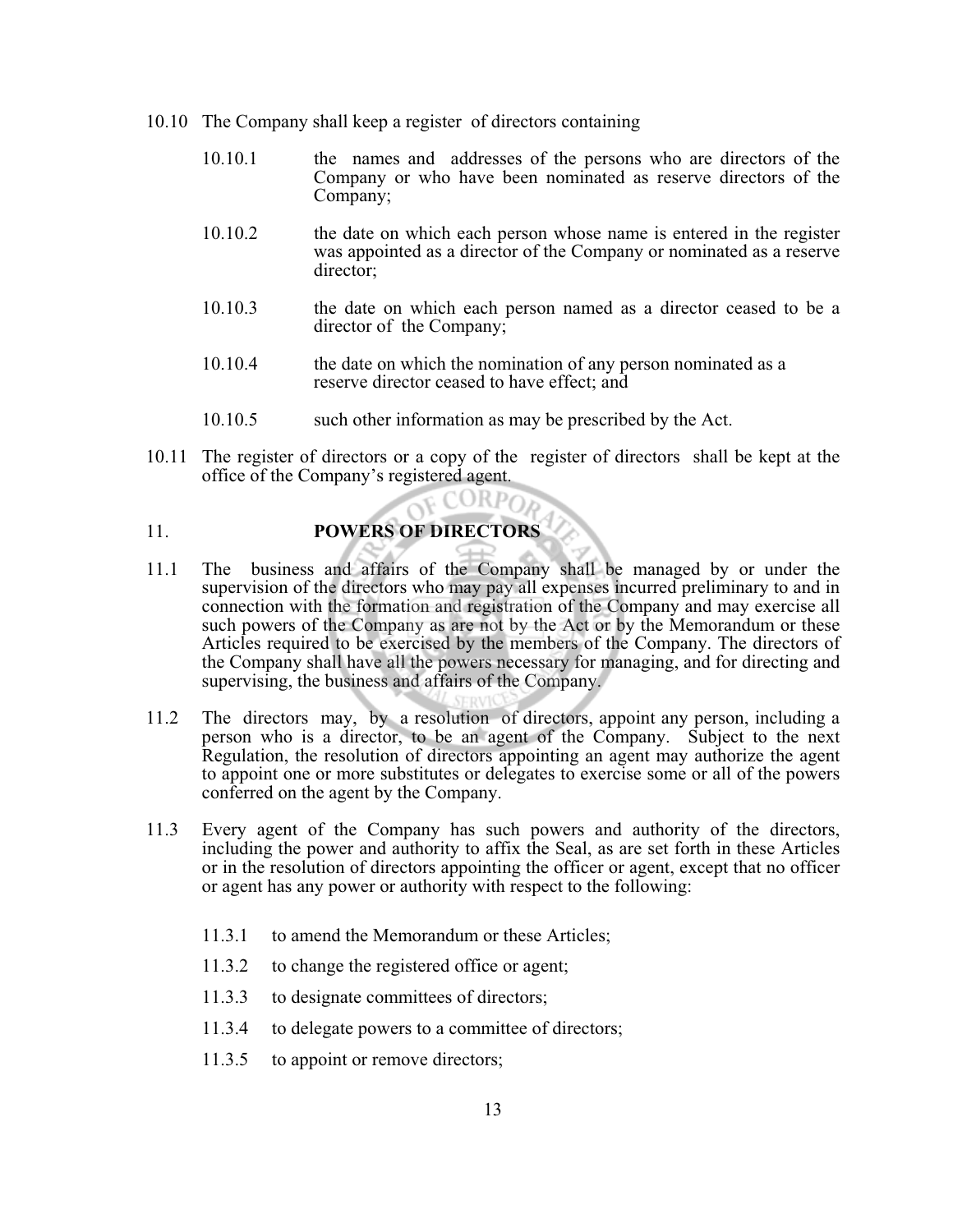- 11.3.6 to appoint or remove an agent;
- 11.3.7 to fix emoluments of directors;
- 11.3.8 to approve a plan or merger, consolidation or arrangement;
- 11.3.9 to make a declaration of solvency for the purposes of section 198(1)(a) of the Act or to approve a liquidation plan;
- 11.3.10 to make a determination under section 57 (1) of the Act that the company will, immediately after a proposed distribution, satisfy the solvency test set out in Regulation 19.1; or
- 11.3.11 to authorise the Company to continue as a company incorporated under the laws of a jurisdiction outside the British Virgin Islands.
- 11.4 Any director which is a body corporate may appoint any person its duly authorised representative for the purpose of representing it at meetings of the Board of Directors or with respect to unanimous written consents.
- 11.5 The continuing directors may act notwithstanding any vacancy in their body, save that if their number is reduced below the number fixed by or pursuant to these Articles as the necessary quorum for a meeting of directors, the continuing directors or director may appoint directors to fill any vacancy that has arisen or summon a meeting of members.
- 11.6 The directors may by resolution of directors exercise all the powers of the Company to borrow money and to mortgage or charge its undertakings and property or any part thereof, to issue debentures, debenture stock and other securities whenever money is borrowed or as security for any debt, liability or obligation of the Company or of any third party.
- 11.7 All cheques, promissory notes, drafts, bills of exchange and other negotiable instruments and all receipts for monies paid to the Company, shall be signed, drawn, accepted, endorsed or otherwise executed, as the case may be, in such manner as shall from time to time be determined by resolution of directors.
- 11.8 The directors may from time to time and at any time by power of attorney appoint any company, firm or person or body of persons whether appointed directly or indirectly by the directors, to be the attorney or attorneys of the Company for such purposes and with such powers, authorities and discretions (not exceeding those vested in or exercisable by the directors under these Regulations) and for such period and subject to such conditions as they may think fit and any such power of attorney may contain such provisions for the protection and convenience of persons dealing with such attorney or attorneys as the directors may think fit and may also authorise any such attorney or attorneys to delegate all or any powers, authorities and discretions vested in them.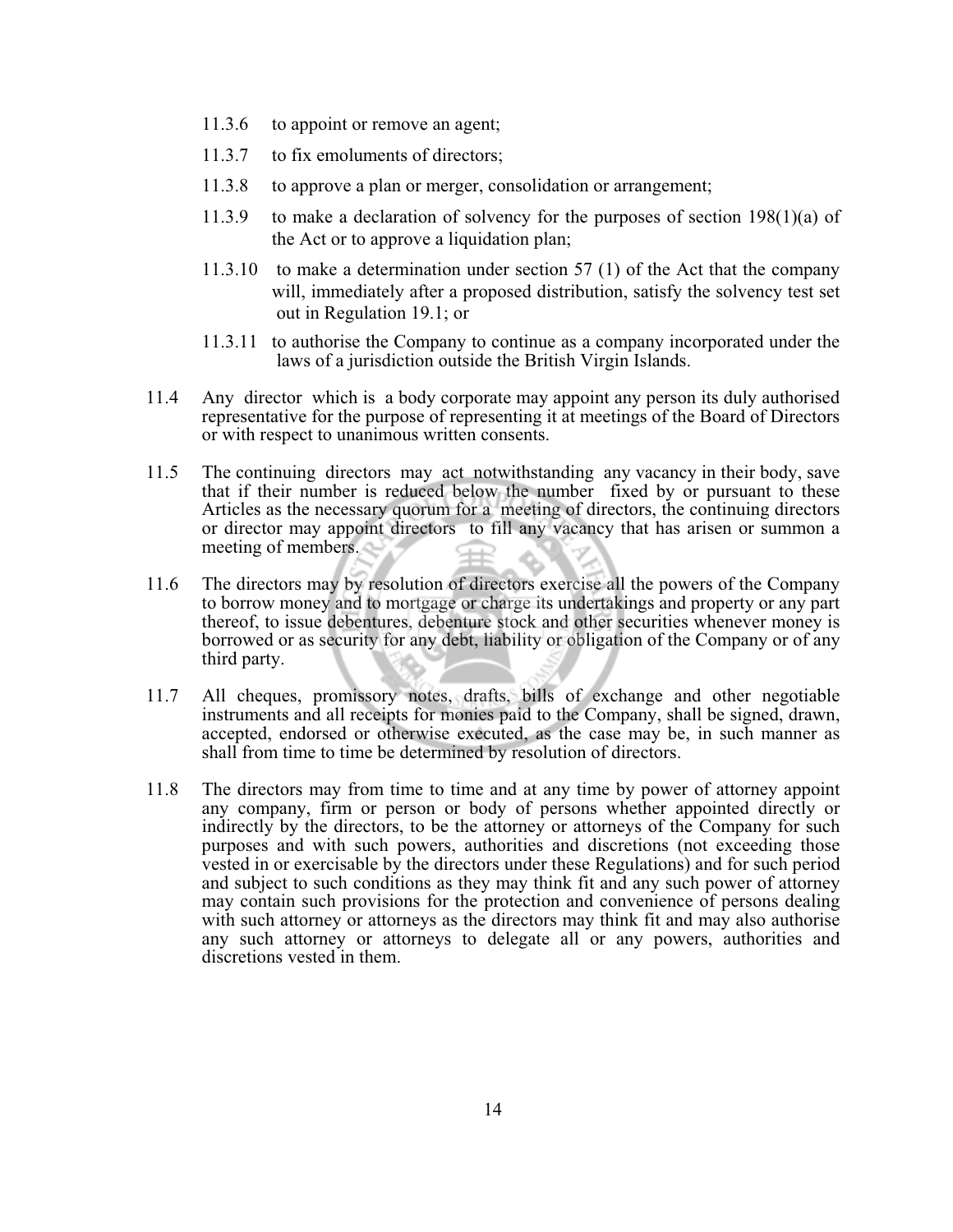## 12. **PROCEEDINGS OF DIRECTORS**

- 12.1 The directors of the Company or any committee thereof may meet at such times and in such manner and places within or outside the British Virgin Islands as the directors may determine to be necessary or desirable.
- 12.2 A director shall be deemed to be present at a meeting of directors if he participates by telephone or other electronic means and all directors participating in the meeting are able to hear each other.
- 12.3 A director shall be given not less than 3 days notice of meetings of directors, but a meeting of directors held without 3 days notice having been given to all directors shall be valid if all the directors entitled to vote at the meeting who do not attend, waive notice of the meeting; and for this purpose, the presence of a director at the meeting shall be deemed to constitute waiver on his part. The inadvertent failure to give notice of a meeting to a director, or the fact that a director has not received the notice, does not invalidate the meeting.
- 12.4 A director may by a written instrument appoint an alternate who need not be a director and an alternate is entitled to attend meetings in the absence of the director who appointed him and to vote or consent in place of the director.
- 12.5 A meeting of directors is duly constituted for all purposes if at the commencement of the meeting there are present in person or by alternate not less than one half of the total number of directors, unless there are only two directors in which case the quorum shall be two.
- 12.6 If the Company shall have only one director the provisions herein contained for meetings of the directors shall not apply but such sole director shall have full power to represent and act for the Company in all matters as are not by the Act or the Memorandum or these Articles required to be exercised by the members of the Company and in lieu of minutes of a meeting shall record in writing and sign a note or memorandum of all matters requiring a resolution of directors. Such a note or memorandum shall constitute sufficient evidence of such resolution for all purposes.
- 12.7 At every meeting of the directors the Chairman of the Board of Directors shall preside as chairman of the meeting. If there is no Chairman of the Board of Directors or if the Chairman of the Board of Directors is not present at the meeting the Vice Chairman of the Board of Directors shall preside. If there is no Vice Chairman of the Board of Directors or if the Vice Chairman of the Board of Directors is not present at the meeting the directors present shall choose someone of their number to be chairman of the meeting.
- 12.8 An action that may be taken by the directors or a committee of directors at a meeting may also be taken by a resolution of directors or a committee of directors consented to in writing or by telex, telegram, cable, facsimile or other written electronic communication by all directors or all members of the committee, as the case may be, without the need for any notice. The consent may be in the form of counterparts, each counterpart being signed by one or more directors.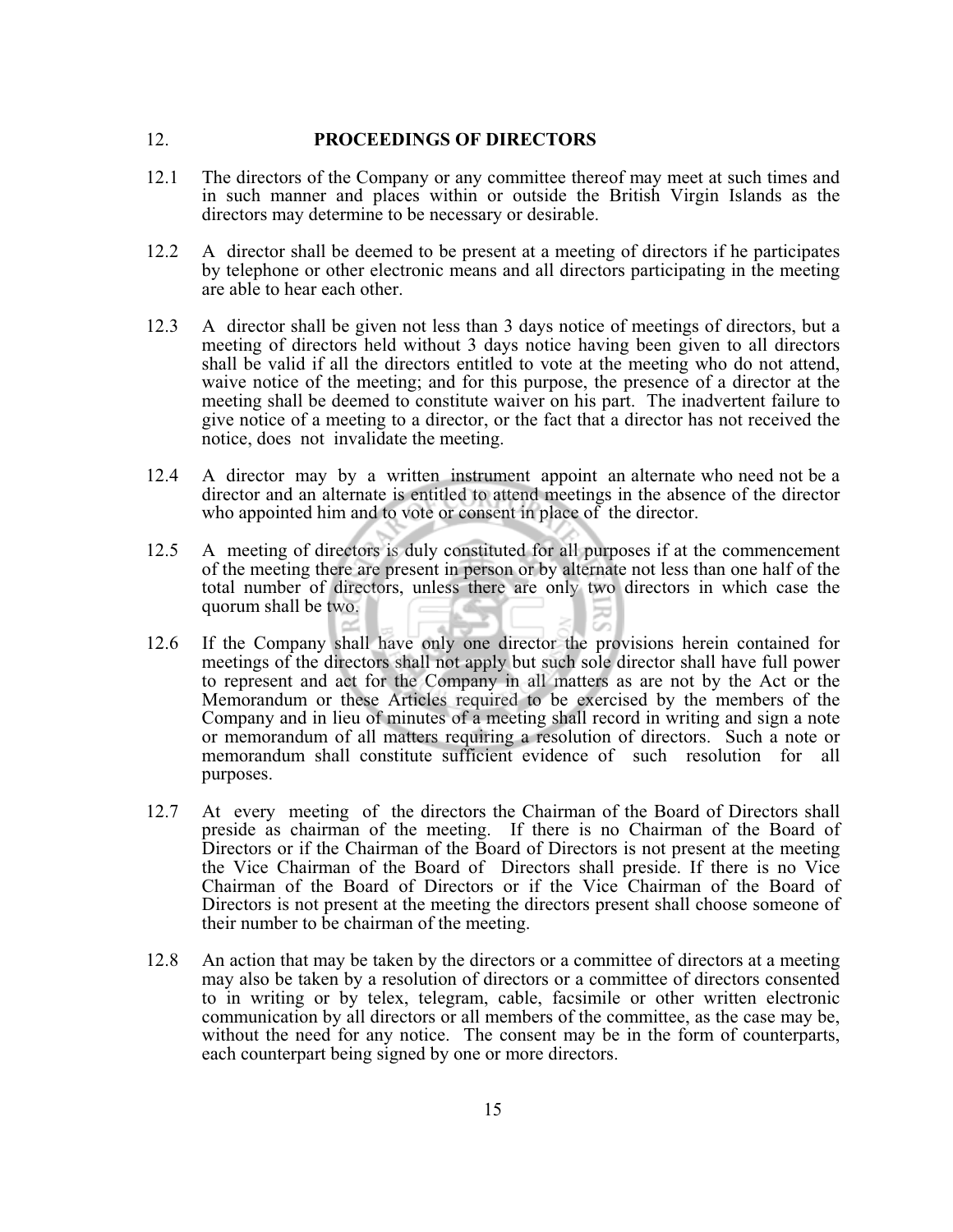- 12.9 The directors may, by a resolution of directors, designate one or more committees, each consisting of one or more directors and delegate one or more of their powers, including the power to affix the Seal to the committee.
- 12.10 Each committee of directors has such powers and authorities of the directors as are set forth in the resolution of directors establishing the committee, except that the directors have no power to delegate to a committee of directors any of the following powers:
	- 12.10.1 to amend the Memorandum or these Articles;
	- 12.10.2 to designate committees of directors;
	- 12.10.3 to delegate powers to a committee of directors;
	- 12.10.4 to appoint or remove directors;
	- 12.10.5 to appoint or remove an agent;
	- 12.10.6 to approve a plan of merger, consolidation or arrangement; or
	- 12.10.7 to make a declaration of solvency for the purposes of section 198(1) (a) of the Act or to approve a liquidation plan; or
	- 12.10.8 to make a determination under section 57(1) of the Act that the Company will, immediately after the proposed distribution, satisfy the solvency test set out in Regulation 19.1.
- 12.11 The preceding Regulations 12.10.2 and 12.10.3 do not prevent a committee of directors, where authorised by resolution of directors, from appointing a sub committee and delegating powers exercisable by the committee to the sub committee.
- 12.12 The meetings and proceedings of each committee of directors consisting of 2 or more directors shall be governed mutatis mutandis by the provisions of these Articles regulating the proceedings of directors so far as the same are not superseded by any provisions in the resolution of directors establishing the committee.
- 12.13 Where the directors delegate their powers to a committee of directors they remain responsible for the exercise of that power by the committee, unless they believed on reasonable grounds at all times before the exercise of the power that the committee would exercise the power in conformity with the duties imposed on directors of the Company under the Act.

#### 13. **OFFICERS**

13.1 The Company may by resolution of directors appoint officers of the Company at such times as shall be considered necessary or expedient. Such officers may consist of a Chairman of the Board of Directors, a Vice Chairman of the Board of Directors,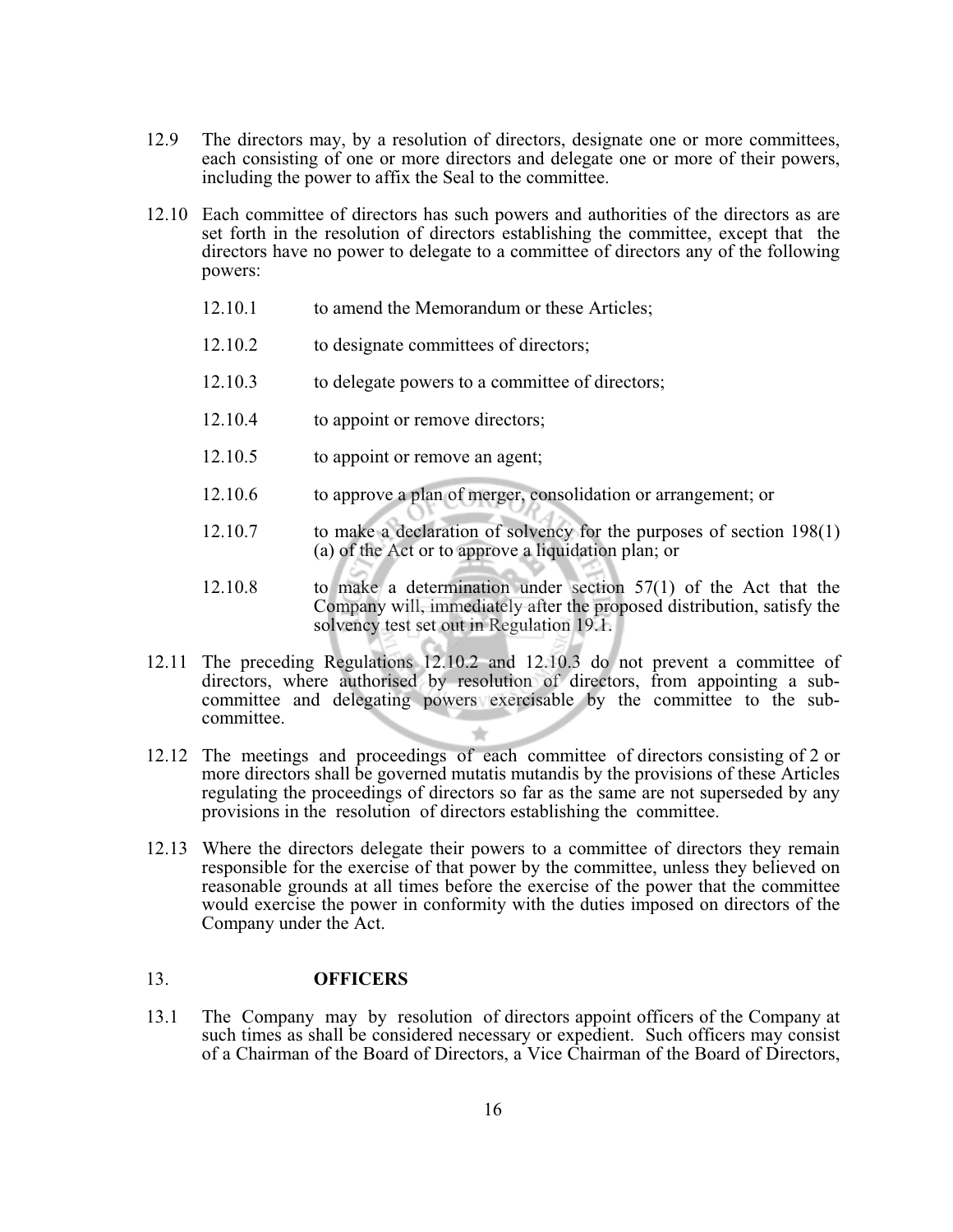President and one or more Vice Presidents, Secretaries and Treasurers and such other officers as may from time to time be deemed desirable. Any number of offices may be held by the same person.

- 13.2 The officers shall perform such duties as shall be prescribed at the time of their appointment subject to any modification in such duties as may be prescribed thereafter by resolution of directors or resolution of members, but in the absence of any specific allocation of duties it shall be the responsibility of the Chairman of the Board of Directors to preside at meetings of directors and members, the Vice Chairman to act in the absence of the Chairman, the President to manage the day to day affairs of the Company, the Vice Presidents to act in order of seniority in the absence of the President but otherwise to perform such duties as may be delegated to them by the President, the Secretaries to maintain the share register, minute books and records (other than financial records) of the Company and to ensure compliance with all procedural requirements imposed on the company by applicable law, and the Treasurer to be responsible for the financial affairs of the Company.
- 13.3 The emoluments of all officers shall be fixed by resolution of directors.
- 13.4 The officers of the Company shall hold office until their successors are duly elected and qualified, but any officer elected or appointed by the directors may be removed at any time, with or without cause, by resolution of directors. Any vacancy occurring in any office of the Company may be filled by resolution of directors.

## 14. **CONFLICTS OF INTEREST**

- 14.1 A director of the Company shall, forthwith after becoming aware of the fact that he is interested in a transaction entered into or to be entered into by the Company, disclose the interest to the board of directors of the Company.
- 14.2 For the purposes of Regulation 14.1, a disclosure to all other directors to the effect that a director is a member, director or officer of another named entity or has a fiduciary relationship with respect to the entity or a named individual and is to be regarded as interested in any transaction which may, after the date of the entry or disclosure, be entered into with that entity or individual, is a sufficient disclosure of interest in relation to that transaction.
- 14.3 A director of the Company who is interested in a transaction entered into or to be entered into by the Company may:
	- 14.3.1 vote on a matter relating to the transaction;
	- 14.3.2 attend a meeting of directors at which a matter relating to the transaction arises and be included among the directors present at the meeting for the purposes of quorum; and
	- 14.3.3 sign a document on behalf of the Company, or do any other thing in his capacity as a director, that relates to the transaction.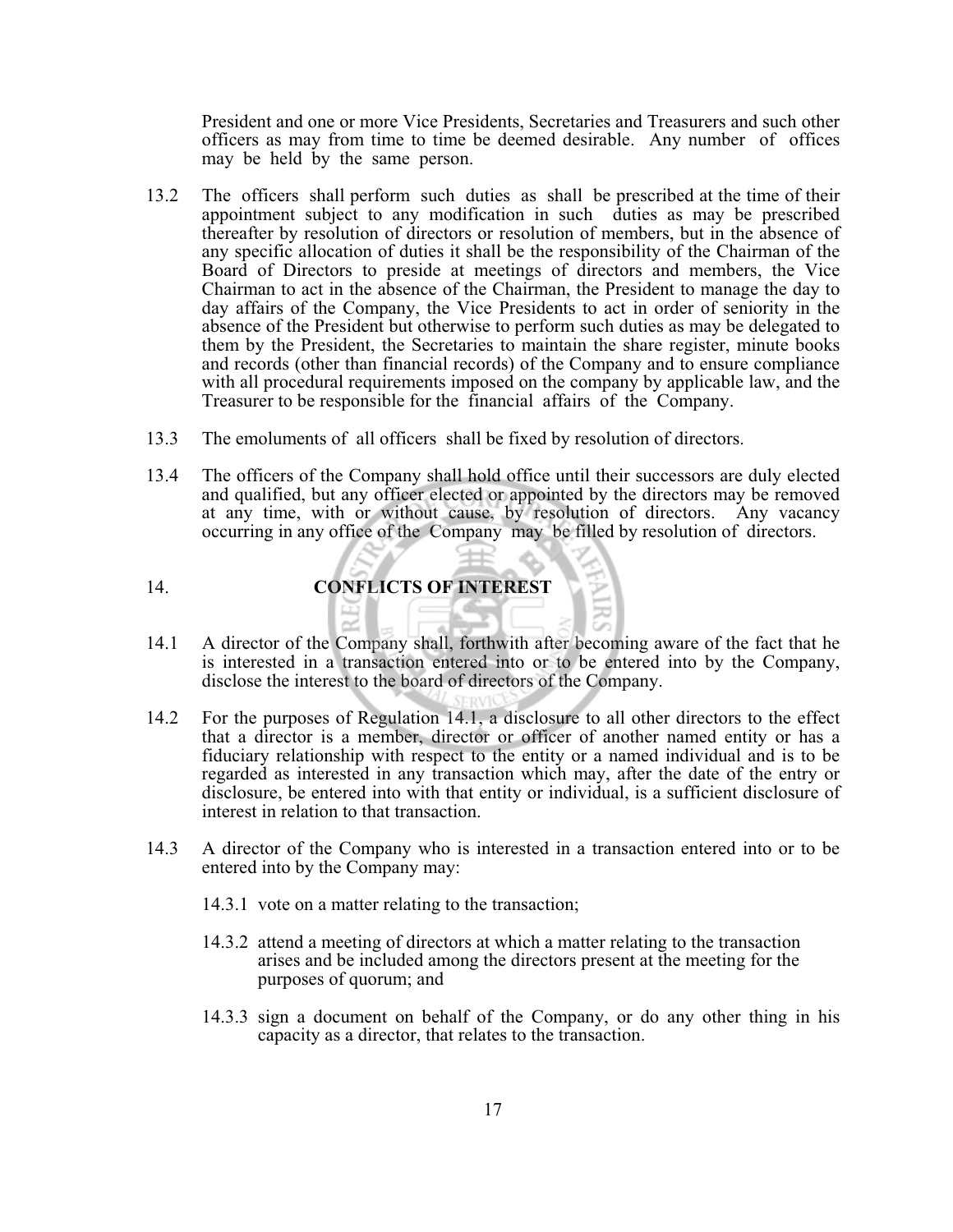## 15. **INDEMNIFICATION**

- 15.1 Subject to the limitations hereinafter provided the Company may indemnify against all expenses, including legal fees, and against all judgements, fines and amounts paid in settlement and reasonably incurred in connection with legal, administrative or investigative proceedings, any person who
	- 15.1.1 is or was a party or is threatened to be made a party to any threatened, pending or contemplated proceedings, whether civil, criminal, administrative or investigative, by reason of the fact that the person is or was a director of the Company; or
	- 15.1.2 is or was, at the request of the Company, serving as a director of, or in any other capacity is or was acting for, another body corporate or a partnership, joint venture, trust or other enterprise.
- 15.2 The Company may only indemnify a person if the person acted honestly and in good faith with a view to the best interests of the Company and, in the case of criminal proceedings, the person had no reasonable cause to believe that his conduct was unlawful. For the purposes of this Sub-Regulation, a director acts in the best interests of the Company if he acts in the best interests of:
	- 15.2.1 the Company's holding company; or

15.2.2 a member or members of the Company;

in either case, in the circumstances specified in Section 120(2), (3) or (4) of the Act, as the case may be.

- 15.3 The decision of the directors as to whether the person acted honestly and in good faith and with a view to the best interests of the Company and as to whether the person had no reasonable cause to believe that his conduct was unlawful is, in the absence of fraud, sufficient for the purposes of these Articles, unless a question of law is involved.
- 15.4 The termination of any proceedings by any judgement, order, settlement, conviction or the entering of a nolle prosequi does not, by itself, create a presumption that the person did not act honestly and in good faith and with a view to the best interests of the Company or that the person had reasonable cause to believe that his conduct was unlawful.
- 15.5 If a person to be indemnified has been successful in defence of any proceedings referred to in Regulation 15.1 the person is entitled to be indemnified against all expenses, including legal fees, and against all judgements, fines and amounts paid in settlement and reasonably incurred by the person in connection with the proceedings.
- 15.6 The Company may purchase and maintain insurance in relation to any person who is or was a director of the Company, or who at the request of the Company is or was serving as a director of, or in any other capacity is or was acting for, another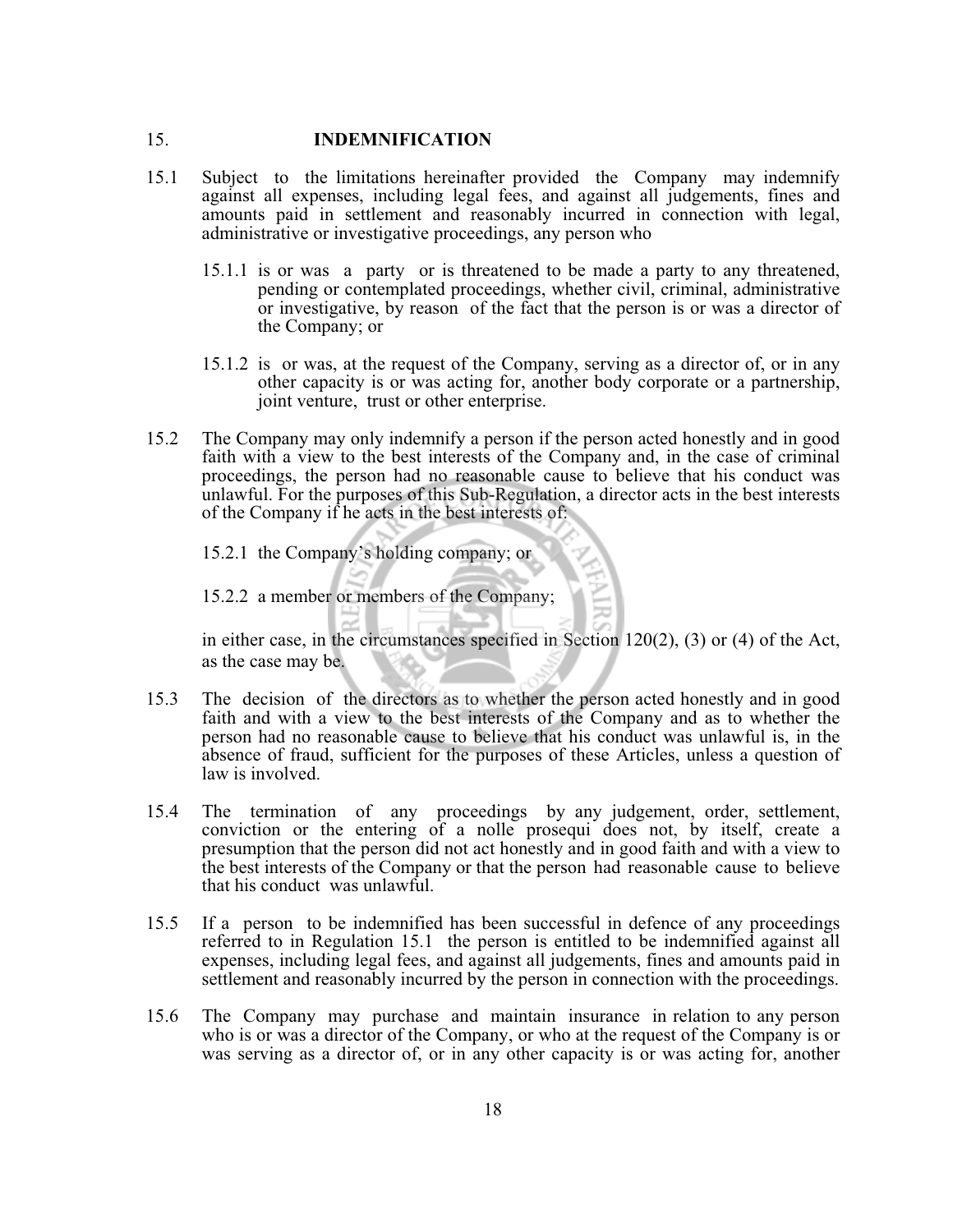company or a partnership, joint venture, trust or other enterprise, against any liability asserted against the person and incurred by the person in that capacity, whether or not the Company has or would have had the power to indemnify the person against the liability under Regulation 15.1.

#### 16. **RECORDS**

- 16.1 The Company shall keep the following documents at the office of its registered agent:
	- 16.1.1 the Memorandum and these Articles;
	- 16.1.2 the register of members, or a copy of the register of members;
	- 16.1.3 the register of directors, or a copy of the register of directors; and
	- 16.1.4 copies of all notices and other documents filed by the Company with the Registrar of Corporate Affairs in the previous 10 years.
- 16.2 Where the Company keeps a copy only of the register of members or the register of directors at the office of its registered agent, it shall:
	- 16.2.1 within 15 days of any change in either register, notify the registered agent in writing of the change; and
	- 16.2.2 provide the registered agent with a written record of the physical address of the place or places at which the original register of members or the original register of directors is kept.
- 16.3 The Company shall keep the following records at the office of its registered agent or at such other place or places, within or outside the British Virgin Islands, as the directors may determine:
	- 16.3.1 minutes of meetings and resolutions of members and classes of members;
	- 16.3.2 minutes of meetings and resolutions of directors and committees of directors; and
	- 16.3.3 an impression of the Seal.
- 16.4 Where the place at which the original register of members, the original register of directors or the original records mentioned at Regulation 16.3 above are maintained is changed, the Company shall provide the registered agent with the physical address of the new location of the records of the Company within 14 days of the change of location.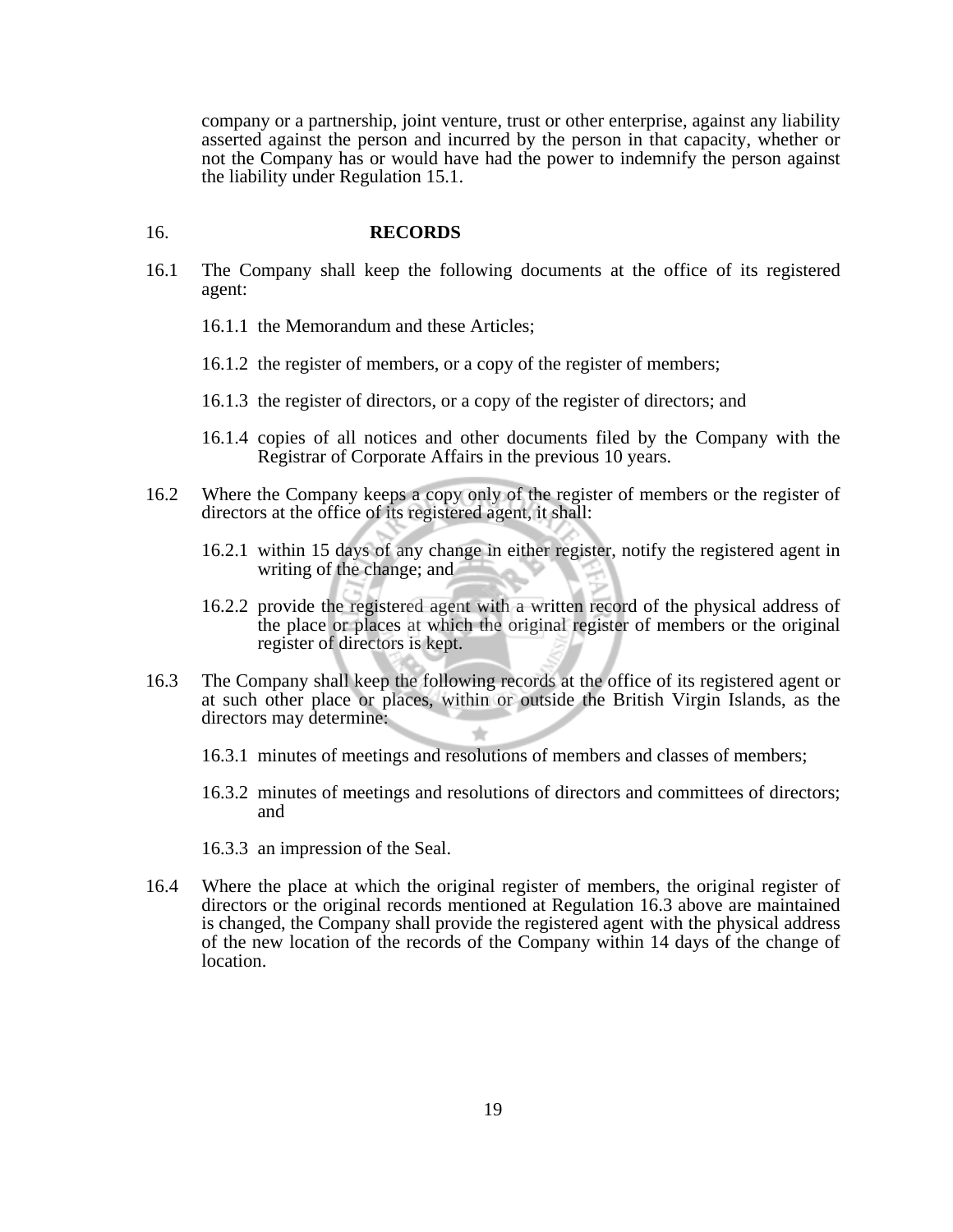## 17. **SEAL**

The directors shall provide for the safe custody of the Seal. An imprint of the Seal shall be kept at the registered office of the company. The Seal when affixed to any written instrument shall be witnessed by a director or any other person so authorised from time to time by resolution of directors. The directors may provide for a facsimile of the Seal and of the signature of any director or authorised person which may be reproduced by printing or other means on any instrument and it shall have the same force and validity as if the Seal had been affixed to such instrument and the same had been signed as hereinbefore described.

#### 18. **REGISTER OF CHARGES**

- 18.1 The Company shall maintain at its registered office or at the office of its registered agent a register of charges showing the following particulars regarding each mortgage, charge and other encumbrance created by the Company:
	- 18.1.1 the date of creation of the charge;
	- 18.1.2 a short description of the liability secured by the charge;
	- 18.1.3 a short description of the property charged;
	- 18.1.4 the name and address of the trustee for the security, or, if there is no such trustee, the name and address of the chargee;
	- 18.1.5 unless the charge is a security to bearer, the name and address of the holder of the charge; and
	- 18.1.6 details of any prohibition or restriction contained in the instrument creating the charge on the power of the Company to create any future charge ranking in priority to or equally with the Charge.

#### 19. **DISTRIBUTIONS BY WAY OF DIVIDENDS**

- 19.1 The directors of the Company may by a resolution of directors authorise a distribution by way of dividend at a time, and of an amount, and to any members it thinks fit if they are satisfied, on reasonable grounds, that, immediately after the distribution, the value of the Company's assets will exceed its liabilities and the Company will be able to pay its debts as they fall due. Where the directors authorise a distribution by way of dividend in relation to Shares with par value:
	- 19.1.1 the dividends shall only be declared and paid out of surplus; and
	- 19.1.2 the directors shall determine that, immediately after the distribution, the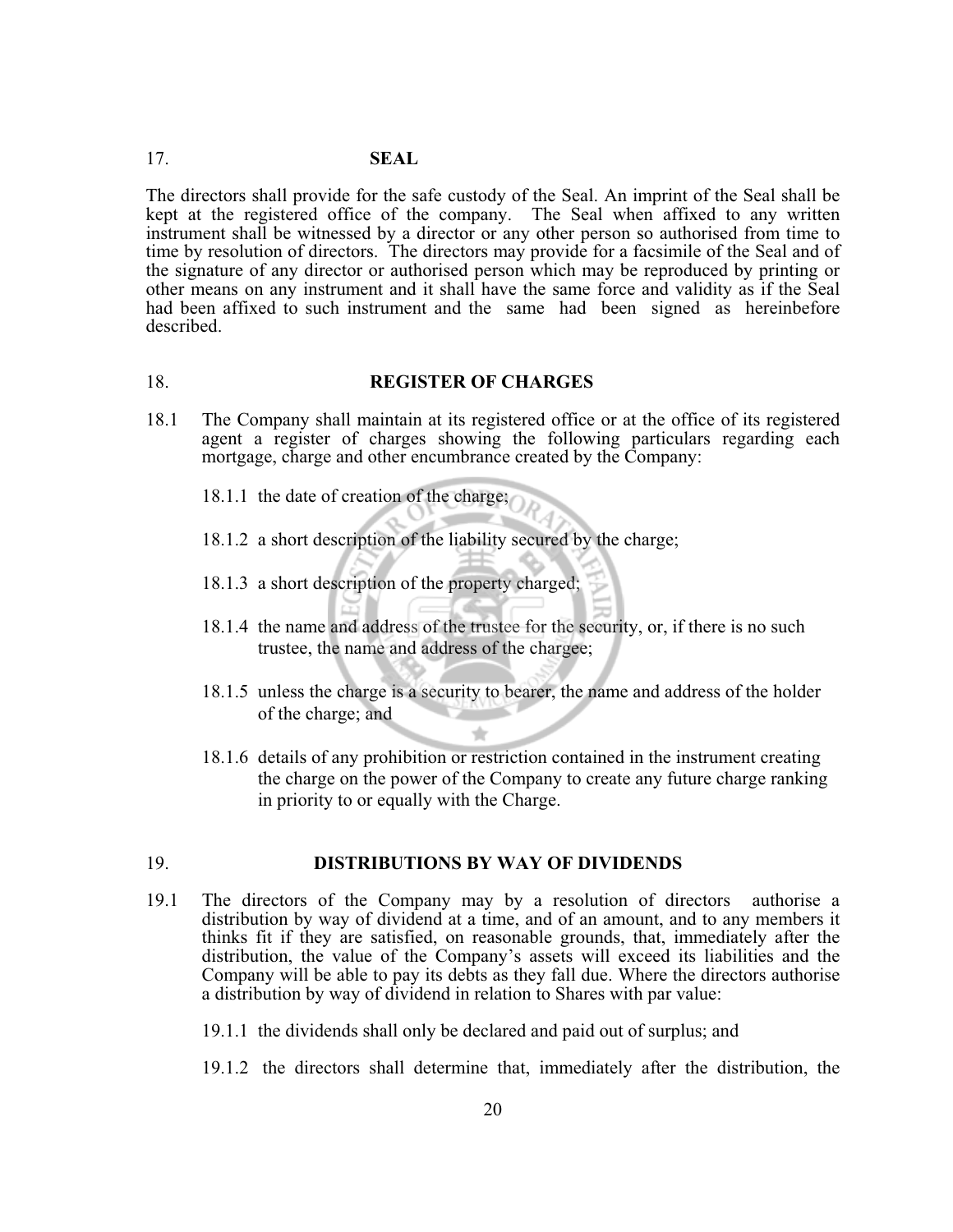realizable value of the assets of the Company will not be less than the sum of its total liabilities, other than deferred taxes, as shown in its books of account, and its capital.

- 19.2 The resolution of directors authorising the distribution by way of dividend shall contain either a statement that, immediately after the distribution, in the opinion of the directors, the value of the Company's assets will exceed its liabilities and the Company will be able to pay its debts as they fall due. In the case of a distribution by way of dividend in relation to Shares with par value, the resolution of directors referred to above shall contain an statement to the effect that, immediately after the distribution, the realizable value of the assets of the Company will not be less than the sum of its total liabilities, other than deferred taxes, as shown in its books of account, and its capital.
- 19.3 In the event that a distribution by way of dividend is made in specie the directors shall have responsibility for establishing and recording in the resolution of directors authorising the distribution, a fair and proper value for the assets to be so distributed.
- 19.4 The directors may from time to time make to the members such interim distributions by way of dividend as appear to the directors to be justified by the profits of the Company.
- 19.5 The directors may, before making any distribution by way of dividend, set aside out of the profits of the Company such sum as they think proper as a reserve fund, and may invest the sum so set apart as a reserve fund upon such securities as they may select.
- 19.6 Notice of any distribution by way of dividend or of any other distribution that has been authorised shall be given to each member in the manner hereinafter mentioned and all distributions by way of dividend unclaimed for 3 years after having been authorised may be forfeited by resolution of directors for the benefit of the Company.
- 19.7 No dividend shall bear interest as against the Company and no dividend shall be paid on treasury shares.
- 19.8 In the case of a distribution by way of dividend of authorised but unissued Shares with par value, an amount equal to the aggregate par value of the Shares shall be transferred from surplus to capital at the time of the distribution.

## 20. **ACCOUNTS**

The Company shall keep such accounts and records that are sufficient to show and explain the Company's transactions and that will, at any time, enable the financial position of the Company to be determined with reasonable accuracy.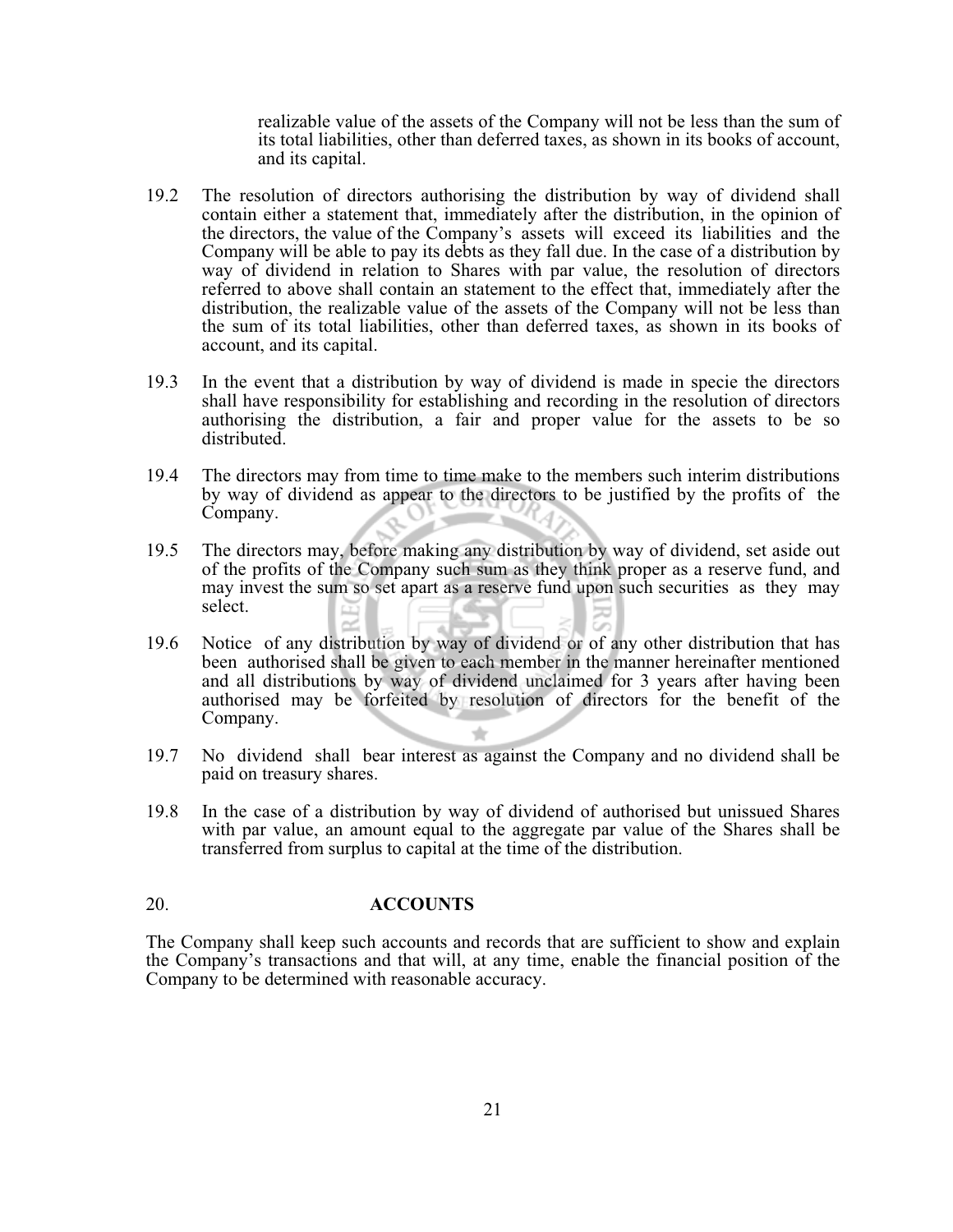## 21. **AUDIT**

- 21.1 The Company may by resolution of members call for the accounts to be examined by auditors in which event the remaining provisions of this Regulation 21 shall apply to the appointment and activities of the auditors.
- 21.2 The first auditors shall be appointed by resolution of directors; subsequent auditors shall be appointed by a resolution of members.
- 21.3 The auditors may be members of the Company but no director or other officer shall be eligible to be an auditor of the Company during his continuance in office.
- 21.4 The remuneration of the auditors of the Company
	- 21.4.1 in the case of auditors appointed by the directors, may be fixed by resolution of directors;
	- 21.4.2 subject to the foregoing, shall be fixed by resolution of members or in such manner as the Company may by resolution of members determine.
- 21.5 The auditors shall examine each profit and loss account and balance sheet required to be served on every member of the Company or laid before a meeting of the members of the Company and shall state in a written report whether or not
	- 21.5.1 in their opinion the profit and loss account and balance sheet give a true and fair view respectively of the profit and loss for the period covered by the accounts, and of the state of affairs of the Company at the end of that period;
	- 21.5.2 all the information and explanations required by the auditors have been obtained. **SERVK**
- 21.6 The report of the auditors shall be annexed to the accounts and shall be read at the meeting of members at which the accounts are laid before the Company or shall be served on the members.
- 21.7 Every auditor of the Company shall have a right of access at all times to the books of account and vouchers of the Company, and shall be entitled to require from the directors and officers of the Company such information and explanations as he thinks necessary for the performance of his duties as an auditor.
- 21.8 The auditors of the Company shall be entitled to receive notice of and to attend any meetings of members of the Company at which the Company's profit and loss account and balance sheet are to be presented.

## 22. **NOTICES**

22.1 Any notice, information or written statement to be given by the Company to members may be served in any way by which it can reasonably be expected to reach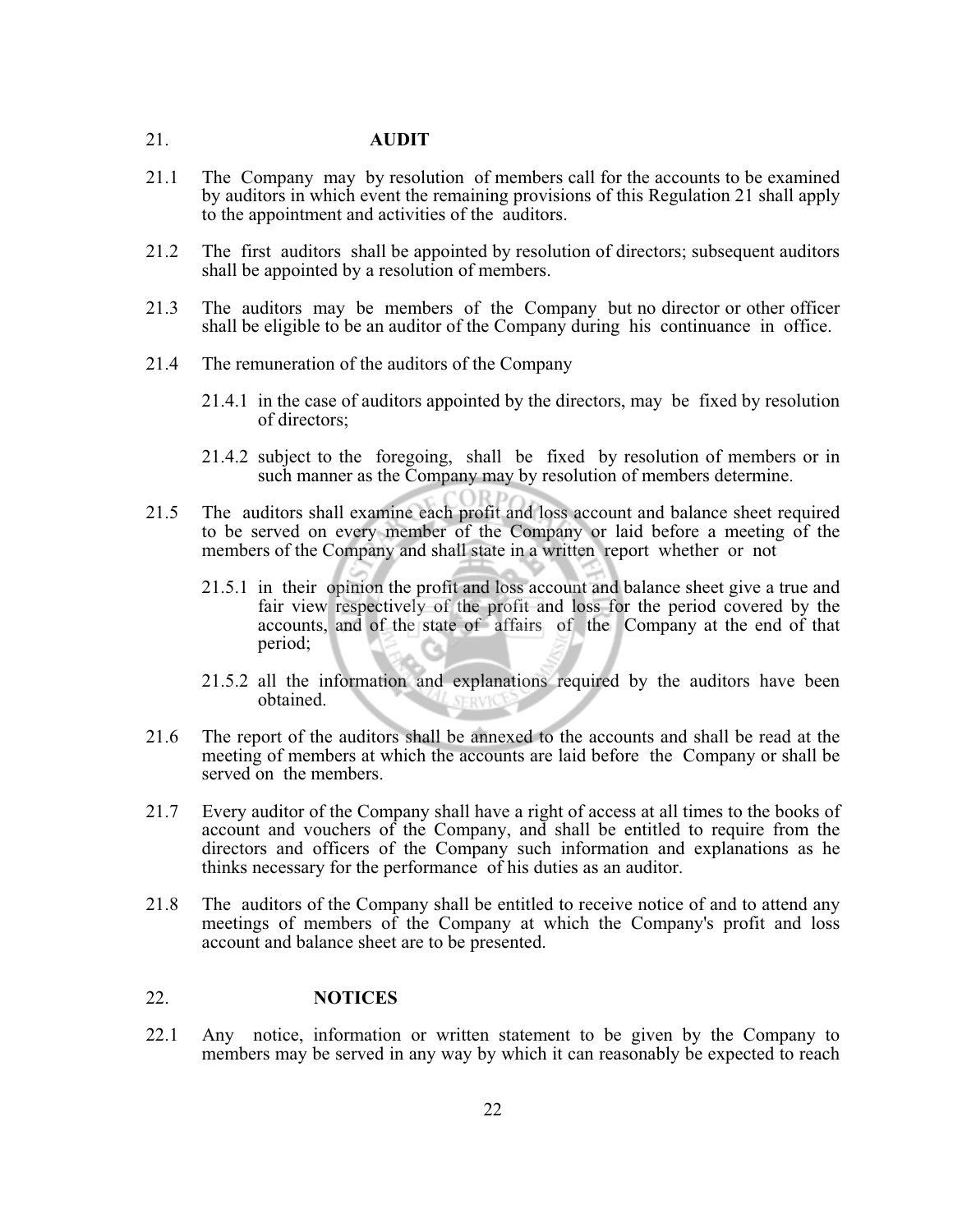each member or by mail addressed to each member at the address shown in the share register.

- 22.2 Any summons, notice, order, document, process, information or written statement to be served on the Company may be served by leaving it, or by sending it by registered mail addressed to the Company, at its registered office, or by leaving it with, or by sending it by registered mail, to the office of the registered agent of the Company.
- 22.3 Service of any summons, notice, order, document, process, information or written statement to be served on the Company may be proved by showing that the summons, notice, order, document, process, information or written statement was delivered to the registered office or the office of the registered agent of the Company or that it was mailed in such time as to admit to its being delivered to the office of the registered agent of the Company in the normal course of delivery within the period prescribed for service and was correctly addressed and the postage was prepaid.

## 23. **PENSION AND SUPERANNUATION FUNDS**

The directors may establish and maintain or procure the establishment and maintenance of any non-contributory or contributory pension or superannuation funds for the benefit of, and give or procure the giving of donations, gratuities, pensions, allowances or emoluments to, any persons who are or were at any time in the employment or service of the Company or any company which is a subsidiary of the Company or is allied to or associated with the Company or with any such subsidiary, or who are or were at any time directors or officers of the Company or of any such other company as aforesaid or who hold or held any salaried employment or office in the Company or such other company, or any persons in whose welfare the Company or any such other company as aforesaid is or has been at any time interested, and to the wives, widows, families and dependents of any such person, and may make payments for or towards the insurance of any such persons as aforesaid, and may do any of the matters aforesaid either alone or in conjunction with any such other company as aforesaid. Subject always to the proposal being approved by resolution of members, a director holding any such employment or office shall be entitled to participate in and retain for his own benefit any such donation, gratuity, pension allowance or emolument.

#### 24. **ARBITRATION**

24.1 Whenever any difference arises between the Company on the one hand and any of the members or their executors, administrators or assigns on the other hand, touching the true intent and construction or the incidence or consequences of these Articles or of the Act, touching anything done or executed, omitted or suffered in pursuance of the Act or touching any breach or alleged breach or otherwise relating to the premises or to these Articles, or to any Act affecting the Company or to any of the affairs of the Company, such difference shall, unless the parties agree to refer the same to a single arbitrator, be referred to two arbitrators, one to be chosen by each of the parties to the difference, and the arbitrators shall before entering on the reference appoint an umpire.